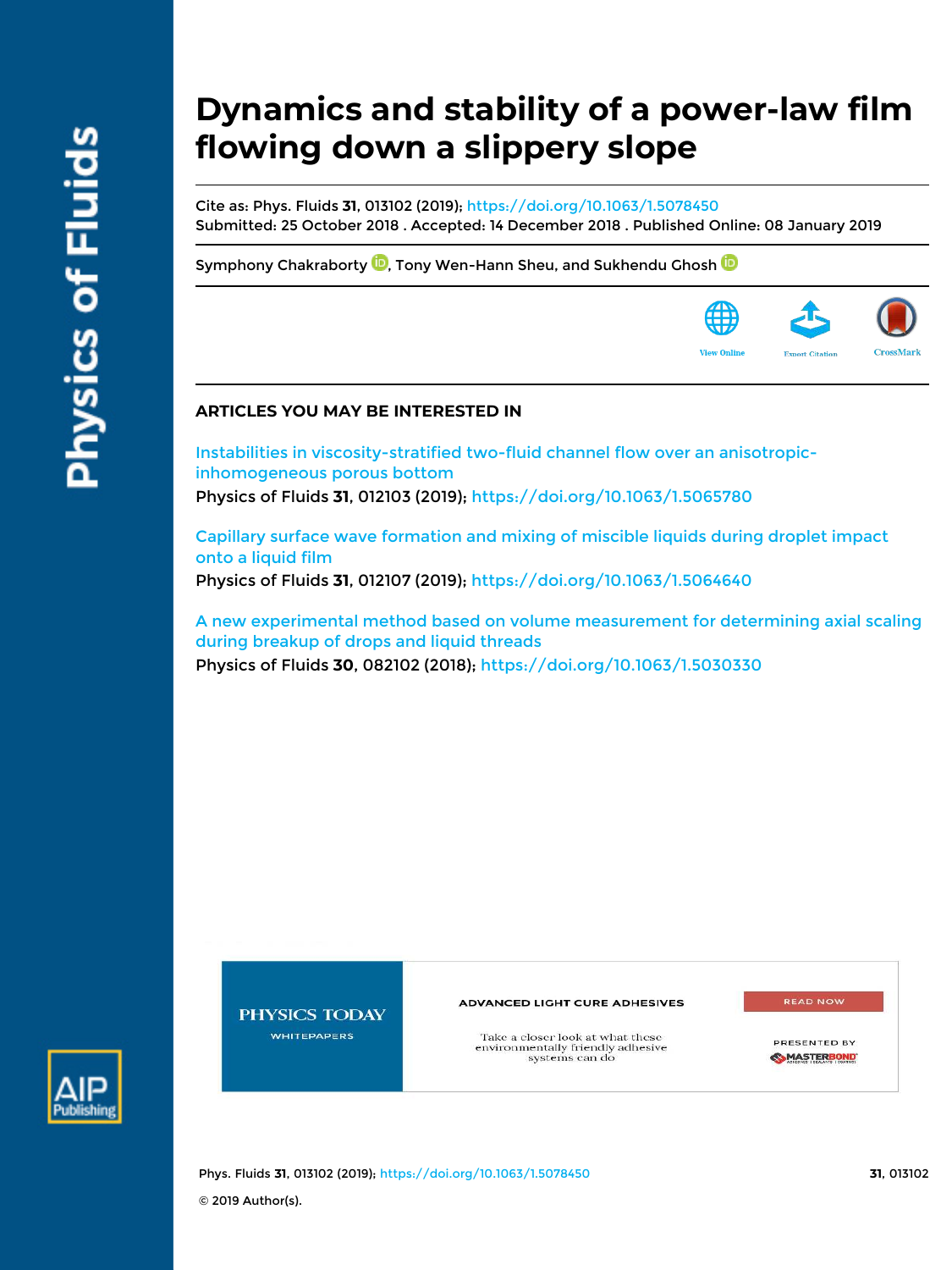# Dynamics and stability of a power-law film flowing down a slippery slope

Cite as: Phys. Fluids **31**, 013102 (2019); doi: 10.1063/1.5078450 Submitted: 25 October 2018 • Accepted: 14 December 2018 • Published Online: 8 January 2019



<sup>N</sup> Uniform film thickness

# Symphony Chakraborty,<sup>1</sup> **D** Tony Wen-Hann Sheu,<sup>1,2</sup> and Sukhendu Ghosh<sup>3,a)</sup>

# AFFILIATIONS

**<sup>1</sup>** Center for Advanced Study in Theoretical Sciences, National Taiwan University, No. 1, Sec. 4, Roosevelt Road, Taipei 10617, Taiwan **<sup>2</sup>**Department of Engineering Science and Ocean Engineering, National Taiwan University, No. 1, Sec. 4, Roosevelt Road,

Taipei 10617, Taiwan

**<sup>3</sup>**Department of Mathematics, Presidency University, Kolkata 700073, India

**a)**Author to whom correspondence should be addressed: sukhendu.math@gmail.com

# ABSTRACT

A power-law fluid flowing down a slippery inclined plane under the action of gravity is deliberated in this research work. A Newtonian layer at a small strain rate is introduced to take care of the divergence of the viscosity at a zero strain rate. A lowdimensional two-equation model is formulated using a weighted-residual approach in terms of two coupled evolution equations for the film thickness *h* and a local velocity amplitude or the flow rate *q* within the framework of lubrication theory. Moreover, a long-wave instability is shown in detail. Linear stability analysis of the proposed two-equation model reveals good agreement with the spatial Orr-Sommerfeld analysis. The influence of a wall-slip on the primary instability has been found to be non-trivial. It has the stabilizing effect at larger values of the Reynolds number, whereas at the onset of the instability, the role is destabilizing which may be because of the increase in dynamic wave speed by the wall slip. Competing impressions of shear-thinning/shearthickening and wall slip velocity on the primary instability are captured. The impact of slip velocity on the traveling-wave solutions is discussed using the bifurcation diagram. An increasing value of the slip shows a significant effect on the traveling wave and free surface amplitude. Slip velocity controls both the kinematic and dynamic waves of the system, and thus, it has the profound passive impact on the instability.

*Published under license by AIP Publishing.* https://doi.org/10.1063/1.5078450

# **NOMENCLATURE**

|                            |                            | к                                                                                                               | Permeability of the substrate |
|----------------------------|----------------------------|-----------------------------------------------------------------------------------------------------------------|-------------------------------|
| $\alpha_1$                 | Dimensionless parameter    |                                                                                                                 | Capillary length              |
|                            | dependent on the substrate | $l_c = (\sigma / (\rho g \sin \theta))^{1/2}$<br>$l_v = (\mu_n / \rho)^{2/(n+2)} (g \sin \theta)^{(n-2)/(n+2)}$ | Viscous gravity length scale  |
| $\beta$                    | Dimensionless slip parame- | $l_s = (\sqrt{\kappa}/\alpha_1)$                                                                                | Dimensional slip length       |
|                            | ter                        |                                                                                                                 | Wavelength                    |
| $\mathcal{C}$              | Phase speed                | $\mu$                                                                                                           | Apparent viscosity            |
| $\cot \theta$              | Slope coefficient          | $\mu_{\text{eff}}$                                                                                              | Effective viscosity           |
| $D_{ij}$                   | Rate of strain tensor      | $\mu_n$                                                                                                         | Viscosity                     |
| $\epsilon$                 | Film parameter             | n                                                                                                               | Power-law index               |
|                            | Frequency                  | ν                                                                                                               | Kinematic viscosity           |
| Fr                         | Froude number              | $\omega$                                                                                                        | Angular frequency             |
|                            | Gravity acceleration       | p                                                                                                               | Pressure                      |
| $\frac{g}{\dot{\gamma}}$   | Strain rate                | $q = \int_0^h u \, dy$                                                                                          | Local flow rate               |
| $\Gamma = (l_c/l_{\nu})^2$ | Kapitza number             | Re                                                                                                              | Reynolds number               |
| h                          | Film thickness             | $\rho$                                                                                                          | Density                       |
| $h_{\rm N}$                | Nusselt film thickness     |                                                                                                                 | Threshold                     |
|                            |                            |                                                                                                                 |                               |

 $h_{\rm N}$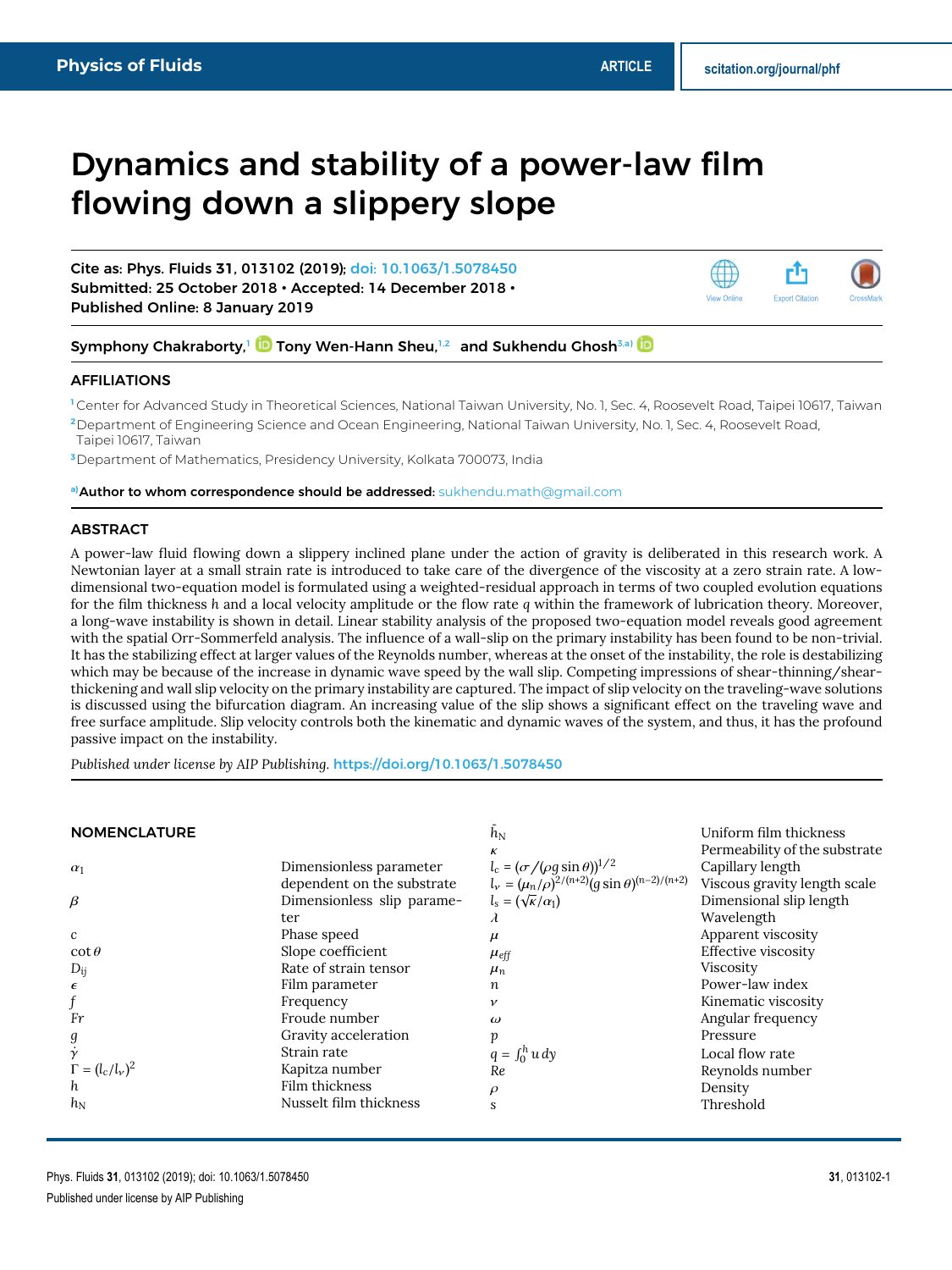| $\sigma$                                                  | Suri |
|-----------------------------------------------------------|------|
| $t_v = (\mu_n/\rho)^{1/(n+2)} (g \sin \theta)^{-2/(n+2)}$ | Visc |
| $\tau$                                                    | She  |
| Ĥ                                                         | Ang  |
| V                                                         | Free |
| We.                                                       | Wel  |

# I. INTRODUCTION

face tension <sup>−</sup>2/(*n*+2) Viscous gravity time scale ar stress de of inclination e surface velocity ber number

Since the pioneering experiments by Kapitza and Kapitza,<sup>1</sup> many researchers have devoted their work theoretically, experimentally, and numerically to investigate the significant features of the gravity-driven thin film flow of Newtonian and non-Newtonian fluids down an inclined substrate.<sup>2-19</sup> Pascal<sup>20</sup> studied the stability characteristics of a Newtonian thin film flow within the framework of the Orr-Sommerfeld analysis and showed the effect of the porous/slippery substrate on the primary instability is nontrivial. He modeled a fluid film flow over an inclined porous substrate with the Navier-slip boundary condition  $u = l_s u_v$ , where  $l_s$  is the effective slip length and  $u$  and  $u<sub>y</sub>$  are, respectively, the tangential velocity and velocity gradient, equivalent to Beavers and Joseph's<sup>21</sup> boundary condition ( $l_s = \sqrt{\kappa/\alpha_1}$ ; here,  $\kappa$  is the permeability of the substrate and  $\alpha_1$  is a substrate constant). The Navier-slip boundary condition states that the velocity at the boundary is proportional to the tangential component of the wall stress. Beavers and Joseph<sup>21</sup> proposed a semi-empirical velocity slip boundary condition while analyzing the macroscopic model of transport phenomena over a fluid and a permeable medium interface. Later, Sadiq and Usha<sup>22</sup> retrieved the result of Pascal<sup>20</sup> by performing a weakly nonlinear stability analysis. However, these investigations depend on Benney's<sup>5</sup> long-wave expansion and bound to a small Reynolds number. The surface conditions acquired by Sadiq and Usha<sup>22</sup> and Thiele *et al.*<sup>23</sup> experience the ill effects of the finite time explode issue raised by Pumir *et al.*<sup>24</sup>

Furthermore, there are many settings and applications, for example, lubrication, $37$  microfluidics, $25,26$  and polymer melt,27,28 where the velocity of a viscous fluid shows a tangential slip on the substrate. Indeed, the slip impacts have been investigated in a plane Poiseuille flow with both symmetric and asymmetric slip boundary conditions.29,30 Lauga and Cossu<sup>30</sup> performed linear stability analysis on the pressuredriven channel flow where their results show that the presence of the slip increases the critical Reynolds number for instability, whereas Sahu *et al.*<sup>31</sup> showed that the substrate slip has a destabilizing in a film flow through a diverging channel at a low Knudsen number. The presence of the wall slip on a microchannel flow of the two immiscible fluids separated by a sharp interface demonstrates the enhancement in the stability of the stratified film flow.<sup>32</sup>

Miksis and Davis $33$  determined an influential boundary condition for a single-phase film flow over a rough surface where the Navier-slip boundary condition with the slipcoefficient is equal to the average amplitude of the roughness, only if the roughness amplitude is small. Min and Kim<sup>34</sup> discussed the impacts of hydrophobic surfaces on falling film

stability and transition to turbulence in the perspective of its significance in numerous engineering applications. They represented the hydrophobic surface as a surface with the slip boundary condition, and their results successfully reveal that the slip boundary condition has a significant impact on the film stability and transition. Since the presence of the slip influences the gravity-driven film flow, several studies have been performed dealing with the slip effects.<sup>35-50</sup> The mechanism of the primary instability for a film down a slippery incline has been introduced by Samanta *et al.*<sup>50</sup> using the Whitham wave hierarchy. They showed that the instability of the flow system is generated due to the faster propagation of kinematic waves than the dynamic waves. The slip at the wall decelerates the dynamic waves to stabilize the base flow and thus contributes to the flow system instability. At a large Reynolds number, the slip at the wall accelerates the base flow; the film thickness decreases far from the instability threshold, and the surface tension effect becomes dominant, and, consequently, the effect of the slip stabilizes beyond the threshold for instability. These studies are very relevant and significant since, in many natural and industrial settings, the bottom substrate is solid and permeable.

Mahmoud<sup>47</sup> investigated the wall slip and the heat generation effects in a non-Newtonian power-law fluid on a moving substrate. He found that the velocity of the fluid near the substrate decreases as the value of the slip increases, but the velocity increases at a more substantial distance. The wall slip can stimulate the significant transverse flow of shearthickening fluids in comparison with Newtonian fluids shown by Pereira.<sup>48</sup> However, this transverse flow is suppressed for shear-thinning fluid. Joshi and Denn<sup>46</sup> studied the inertialess planar contraction flow for Newtonian and inelastic non-Newtonian fluids with the wall slip. They investigated that the physical behavior of the power-law fluid changes in the presence of a slip boundary condition, which creates a curiosity about the effect of the slip boundary on the instability of such a flow.

The wave dynamics of a falling film flow over a solid/rough surface with the slip effect has been studied previously; however, there is still a scope of improvement in the falling film wave dynamics, particularly, the wave-to-wave interaction state. However, the experimental results of Liu and Gollub<sup>51</sup> and Vlachogiannis and Bontozoglou<sup>52</sup> showed the amalgamation and repulsion events between waves which result in the number of solitary waves to decrease far from the inlet. Chang *et al.*<sup>53</sup> numerically investigated the coarsening dynamics. Moreover, it was noticed that in comparison with the Newtonian cases, non-Newtonian cases are less studied, especially for fluids with a viscous effect which is a function of the strain rate.

Recently Ruyer-Quil *et al.*54,55 derived a two-equation model for non-Newtonian film flows with the no-slip boundary condition at the wall to study the wave dynamics and thus the effect of wave-to-wave interaction processes by taking into account the second order  $O(\epsilon^2)$  streamwise viscous diffusion effect. They successfully captured the onset of instability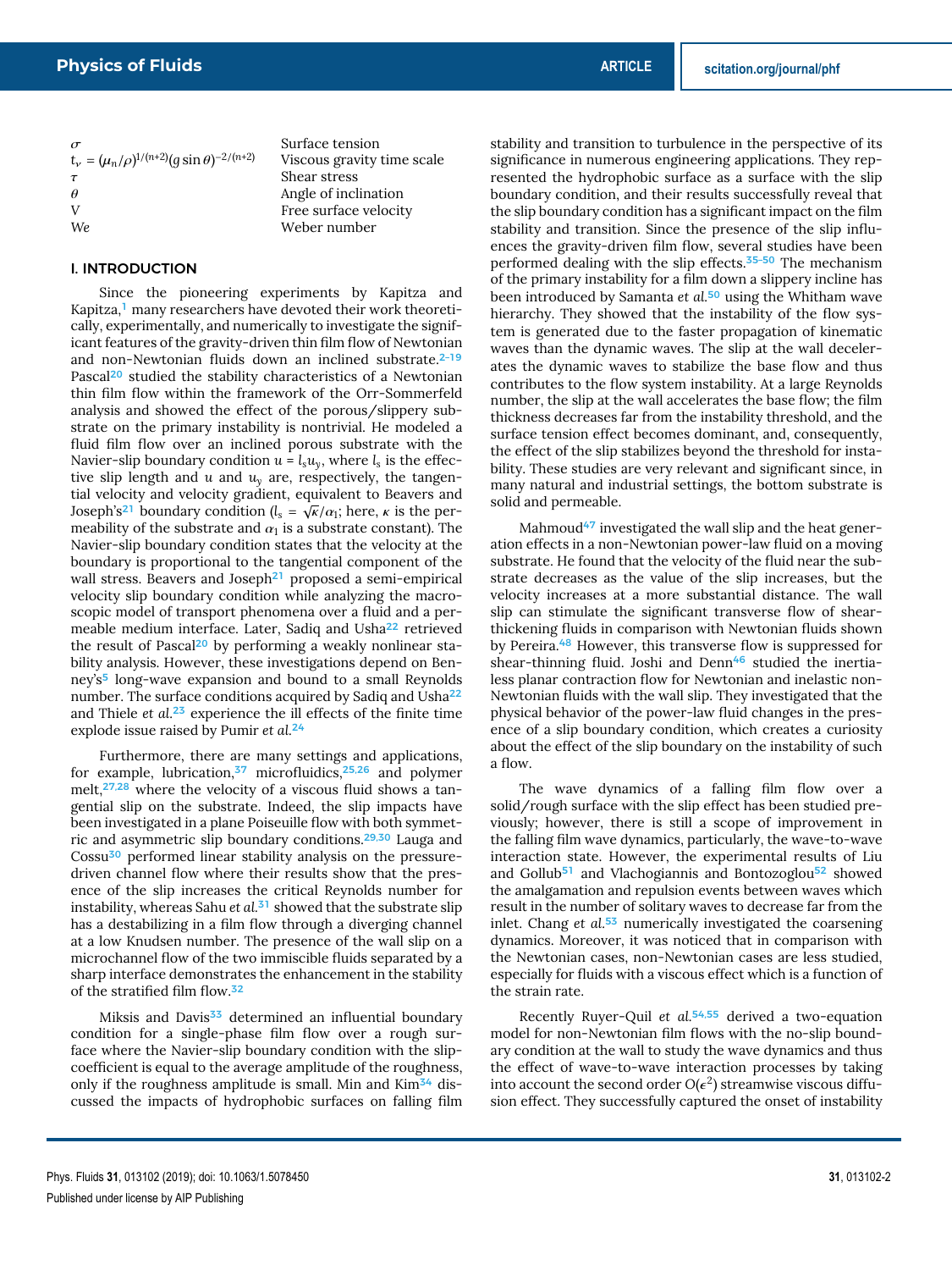and the damping of the capillary waves in a non-linear regime. The two-equation model derived earlier for Newtonian film flows by Amaouche et al.<sup>56</sup> and Fernández-Nieto et al.<sup>57</sup> that are consistent up to order  $\epsilon$  enabled to capture the instability threshold correctly. These phenomena would be interesting to study with the effect of a wall slip on wave dynamics of the power-law fluid system. It has been shown that the presence of the slip boundary condition influences the wave dynamics of the flow system. Therefore, in the present study, we have considered the two-equation model of Ruyer-Quil *et al.*54,55 with the slip effect for power-law film flows to study the wave dynamics, the effects of the slip on the flow instability, and the effective viscosity  $\mu_{\text{eff}}(\gamma)$ . Our study focuses on how the presence of the slip effect influences the flow instability, and the wave dynamics can be captured accurately by considering the

The rest of the paper is organized as follows. Section II is devoted to the formulations of governing equations and their boundary conditions. The long-wave approximation is discussed in Sec. III. A coupled two-equation model based on the boundary layer approximation and weighted-residual technique is detailed in Sec. IV. Section  $V$  presents the linear stability analysis of the base flow. The results are compared and discussed in Sec. VI. Finally, the conclusions drawn from the present study are summarized in Sec. VII.

second order  $O(\epsilon^2)$  streamwise viscous diffusion effect, which

#### II. MATHEMATICAL MODEL

is not explored previously.

We consider a two-dimensional power-law liquid film flowing over a slippery (or hydrophobic) inclined plane under the action of gravity, as shown in Fig. 1. The study discusses the modeling and stability analysis of a power-law film flow over a slippery/hydrophobic inclined wall. We include a thin Newtonian plateau (see Fig. 1) at a small strain rate on the top of the power-law layer to control the divergence of the effective viscosity at a zero strain rate.54,55 Following the work of Ruyer-Quil *et al.*, 54,55 we also aim to model the power-law falling film over a slippery wall by taking the second order viscous diffusion term in a consistent way. Such a modeling is very helpful to easily handle the mathematical and numerical difficulties of power-law flow problems.



**FIG. 1**. Schematic diagram of a power-law film falling down over a slippery inclined plane.

The flow is assumed to be incompressible, and the fluid properties which are density  $\rho$ , surface tension  $\sigma$ , viscosity  $\mu_n$ , power-law index *n*, the angle of inclination  $\theta$ , and the gravity acceleration *g* are constant. Kinematic viscosity is denoted by  $v = \mu_n / \rho$ . A Cartesian coordinate system  $(x, y)$  is chosen along the stream-wise and cross-stream directions of the flow, respectively. Pressure  $p$  is acting inside the fluid film, and velocity components *u* and *v* are taken in the stream-wise and cross-stream directions, respectively. All the important parameters are listed in nomenclature. The dimensional form of governing equations reads as

$$
\partial_x u + \partial_y v = 0, \tag{1a}
$$

$$
\rho(\partial_t u + u \partial_x u + v \partial_y u) = -\partial_x p + \rho g \sin \theta + \partial_x \tau_{xx} + \partial_y \tau_{xy}, \quad \text{(1b)}
$$

$$
\rho(\partial_t v + u \partial_x v + v \partial_y v) = -\partial_y p - \rho g \cos \theta + \partial_x \tau_{yx} + \partial_y \tau_{yy}, \qquad (1c)
$$

where 
$$
\tau_{ij} = 2\mu_{eff}(\dot{\gamma})D_{ij}
$$
. (1d)

Here,  $\mathbf{u} = u\mathbf{i} + v\mathbf{j}$  is the velocity vector,  $D_{ij} = (\partial_i u_j + \partial_j u_i)/2$  is the rate of strain tensor,  $\dot{\gamma} = \sqrt{2D_{kl}D_{kl}}$  is the strain rate, and  $\mu_{\rm eff}$  is the effective viscosity which is a function of the strain rate  $\dot{\gamma}$ . The strain to shear relation

$$
\mu_{\rm eff}(\dot{\gamma}) = \mu_n \dot{\gamma}^{n-1} \tag{2}
$$

is used to model the pseudo-plastic or shear-thinning fluids (*n* < 1) and dilatant or shear-thickening fluids (*n* > 1). To account for the streamwise viscous diffusion, Ruyer-Quil *et al.*<sup>54,55</sup> computed the effective viscosity  $\mu_{eff}(\vec{v})$  and its derivative at the free surface (where  $\dot{\gamma} \rightarrow 0$  for an unperturbed interface). However, for the power-law case, it was found that both the effective viscosity and its derivative at  $\dot{\gamma} = 0$  are undefined for the power-law index  $n < 3$ , which corresponds to mostly the shear-thinning and shear-thickening fluids. This circumstance requires a regularization at the zero strain rate of the power-law by introducing the Newtonian layer at the low strain rates.

A regularization of the Ostwald-de Waele power law model [Eq. (2)] is assumed at the reduced shear rate to regain the Newtonian characteristic in the proper limit. The threeparameter Carreau law is given as

$$
\mu_{\rm eff}(\dot{\gamma}) = \mu_0 \left[ 1 + \left( \frac{\dot{\gamma}}{\dot{\gamma}_c} \right)^2 \right]^{\frac{(n-1)}{2}},
$$

where  $\mu_0$  is the zero strain viscosity near the free surface and  $\dot{\gamma}_c$  is the critical strain rate separating Newtonian and non-Newtonian behaviors of shear-thinning xanthan dilute solutions. However, using the above relation forbids the base flow from being determined analytically and one can instead introduce a Newtonian plateau,

$$
\mu_{\text{eff}}(\dot{\mathbf{y}}) = \begin{cases} \mu_n \dot{\mathbf{y}}^{n-1}, & \text{for } \dot{\mathbf{y}} > \dot{\mathbf{y}}_{\text{c}} \\ \mu_0, & \text{for } \dot{\mathbf{y}} \leq \dot{\mathbf{y}}_{\text{c}} \end{cases}.
$$

The system of Eq.  $(1)$  is closed by the boundary conditions prescribed at the free surface  $y = h(x, t)$ ,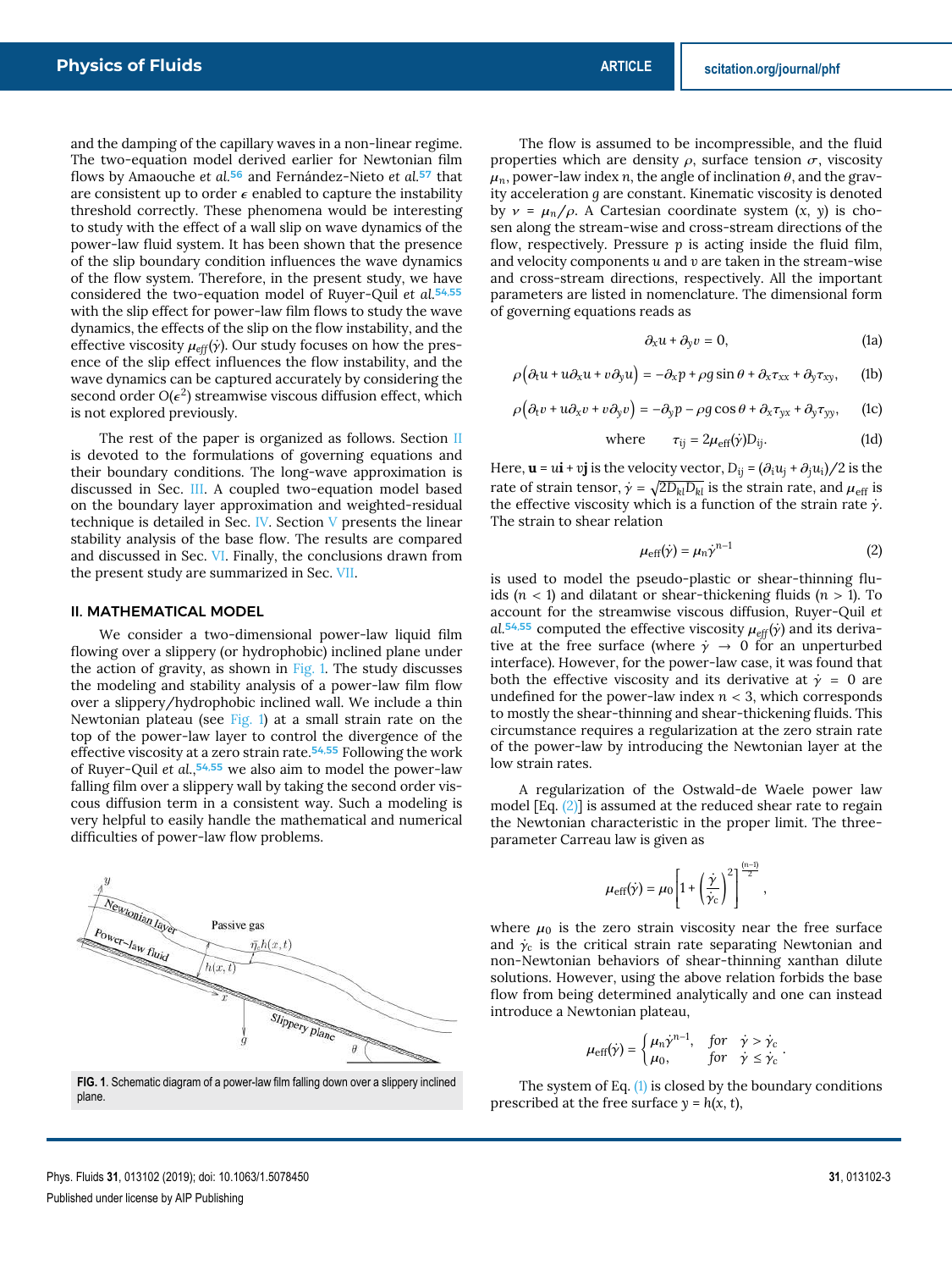$$
\left[1-(\partial_{x}h)^{2}\right]\tau_{xy}+\partial_{x}h\left(\tau_{yy}-\tau_{xx}\right)=0,
$$
 (3a)

$$
p_a - p + \frac{\tau_{xx}(\partial_x h)^2 - 2\tau_{xy}\partial_x h + \tau_{yy}}{1 + (\partial_x h)^2} = \frac{\sigma \partial_{xx} h}{\left[1 + (\partial_x h)^2\right]^{3/2}},
$$
 (3b)

$$
\partial_t h + u \partial_x h = v,\tag{3c}
$$

and at the wall  $y = 0$ 

$$
u = \frac{\sqrt{\kappa}}{\alpha_1} u_y \quad \text{and} \quad v = 0,
$$
 (3d)

where  $\kappa$  is the permeability of the substrate and  $\alpha_1$  is a dimensionless parameter dependent on the substrate.

Using the viscous-gravity length  $l_v = (\mu_n/\rho)^{2/(n+2)}$  $(g \sin \theta)^{(n-2)/(n+2)}$  and the time scale  $t_v = \left(\frac{\mu_n}{\rho}\right)^{\frac{1}{n+2}} (g \sin \theta)^{-\frac{2}{n+2}}$ , the non-dimensional form of governing equations reads as

$$
u_x + v_y = 0, \tag{4a}
$$

$$
Re(u_t + uu_x + vu_y) = -p_x + 1 + \tau_{xxx} + \tau_{xyy}, \qquad (4b)
$$

$$
Re(v_t + uv_x + vv_y) = -p_y - \cot \theta + \tau_{yx_x} + \tau_{yy_y}.
$$
 (4c)

Note that the viscous-gravity length scale  $l<sub>v</sub>$  is defined based on the balance of gravity acceleration and viscous drag.10,54,55 However, the balance of viscosity and gravity acceleration corresponds to the viscous-gravity time scale  $t<sub>Y</sub>$ . The dimensionless boundary conditions along with the above governing equations are: (i) The Navier-slip boundary condition<sup>15</sup> and the no-penetration condition at the plane,  $y = 0$ ,

$$
u = \beta u_y, \qquad v = 0,
$$
 (4d)

where  $\beta = l_s/l_v$  is the dimensionless slip length  $(l_s = \sqrt{\kappa}/\alpha_1)$ . (ii) The balance of tangential and normal stresses at the free surface,  $y = h(x, t)$ ,

$$
[1 - (h_x)^2] \tau_{xy} + h_x (\tau_{yy} - \tau_{xx}) = 0, \qquad (4e)
$$

$$
-p + \frac{\tau_{xx}(h_x)^2 - 2\tau_{xy}h_x + \tau_{yy}}{1 + (h_x)^2} = \text{We} \frac{h_{xx}}{\left[1 + (h_x)^2\right]^{3/2}},\tag{4f}
$$

(iii) The kinematic boundary condition at the free surface,  $y =$ *h*(*x*, *t*),

$$
h_t + uh_x = v. \t\t(4g)
$$

The Weber number is defined as  $We = \sigma / (\rho g \sin \theta \bar{h}_{N}^2)$ . Finally, surface tension, gravity, and viscous drag can be written as a function of the Kapitza number,

$$
\Gamma = (l_c/l_v)^2 = (\sigma/\rho)(\mu_n/\rho)^{-4/(n+2)}(g\sin\theta)^{(2-3n)/(n+2)},\tag{5}
$$

where  $l_c = \sqrt{[\sigma/(\rho g \sin \theta)]}$  is the capillary length. The Weber and Kapitza numbers can be related by the relation *We* =  $\Gamma(l_{\nu}/\bar{h}_{\rm N})^2$ .

The velocity scale *V* is defined by

$$
V = \left(\frac{\rho g \bar{h}_{N}^{n+1} \sin \theta}{\mu_{n}}\right)^{1/n} \left[1 + \beta \frac{n+1}{n}\right],\tag{6}
$$

where  $\tilde{h}_{\rm N}$ , the uniform film thickness, is the length scale. The Froude number  $Fr = V/\sqrt{g\bar{h}_\mathrm{N}\cos\theta},$  which compares the characteristic speed of the flow with the speed of the gravity waves propagating at the interface, and the Reynolds number

$$
\text{Re} = \frac{\rho V^{2-n} \bar{h}_{N}^{n}}{\mu_{n}} = \left[ (\mu_{n}/\rho)^{-2} (g \sin \theta)^{2-n} \bar{h}_{N}^{n+2} \right]^{1/n} \left[ 1 + \beta \frac{n+1}{n} \right]^{2-n} \tag{7}
$$

are related to the Froude number by a relation *Re*/cot θ = *Fr*<sup>2</sup> . The Reynolds number is also written as *Re* =  $(\bar{h}_{\rm N}/l_{\nu})^{(n+2)/n}\Bigl[1+\beta\frac{n+1}{n}\Bigr]^{2-n}$  which balances the gravity acceleration and viscous drag. We may also rewrite the velocity scale *V* as

$$
V = \frac{l_{\nu}}{t_{\nu}} \left(\frac{\bar{h}_{N}}{l_{\nu}}\right)^{\frac{n+1}{n}} \left[1 + \beta \frac{n+1}{n}\right].
$$
 (8)

Note that the term with  $\beta$  is coming due to the wall velocity slip.

#### III. LONG-WAVE EXPANSION

We assume (i) slow space and time evolutions ∂*x*,*<sup>t</sup>* ∼  $\epsilon$  where  $\epsilon \ll 1$  is a formal film parameter and (ii) surface deformations induce order- $\epsilon$  correction of the velocity profile from the flat-film solution. Otherwise stated, assumption (ii) implies that viscosity is strong enough to ensure the crossstream coherence of the flow which should be verified for small to moderate Reynolds numbers (*Re* ∼ *O*(1)). Following the long-wave expansion technique, we can write

$$
u = u_0 + \epsilon u_1 + \epsilon^2 u_2 \dots, \quad v = \epsilon v_1 + \epsilon^2 v_2 \dots, \quad p = p_0 + \epsilon p_1 + \epsilon^2 p_2 \dots,
$$
  
\n(9)  
\n
$$
\tau_{yx} = u_{0y}{}^n + \epsilon(n),
$$
  
\n
$$
\tau_{xx} = 2\partial_x u \Big[ 2(\partial_x u)^2 + (\partial_y u + \partial_x v)^2 + 2(\partial_y v)^2 \Big]^{(n-1)/2}
$$
  
\n
$$
= 2\partial_x u_0 \Big[\partial_y u_0\Big]^{n-1} + O(\epsilon^3),
$$
  
\n
$$
\tau_{yy} = 2\partial_y v \Big[ 2(\partial_x u)^2 + (\partial_y u + \partial_x v)^2 + 2(\partial_y v)^2 \Big]^{(n-1)/2}
$$
  
\n
$$
= 2\partial_y v_0 \Big[\partial_y u_0\Big]^{n-1} + O(\epsilon^3).
$$

Integrating Eq. (4a) with respect to *y* and using kinematic boundary condition (4g), the equation regarding mass balance is obtained as

$$
h_t + \left(\int_0^h u dy\right)_x = h_t + q_x = 0, \tag{10}
$$

where  $q(x, t) = \int_0^h u dy$  is the local flow rate. Substituting (9) into  $(4a)$ – $(4f)$ , we consider the zeroth-order equations and boundary conditions of  $O(\epsilon^0)$ ,

$$
(u_{0y}^n)_y + 1 = 0, \quad p_{0y} + \cot \theta = 0, \quad u_0 = \beta u_{0y},
$$
  

$$
u_{0y}^n |_{h} = 0, \quad p_0 = -\text{Weh}_{xx}.
$$
 (11)

Phys. Fluids **31**, 013102 (2019); doi: 10.1063/1.5078450 **31**, 013102-4 Published under license by AIP Publishing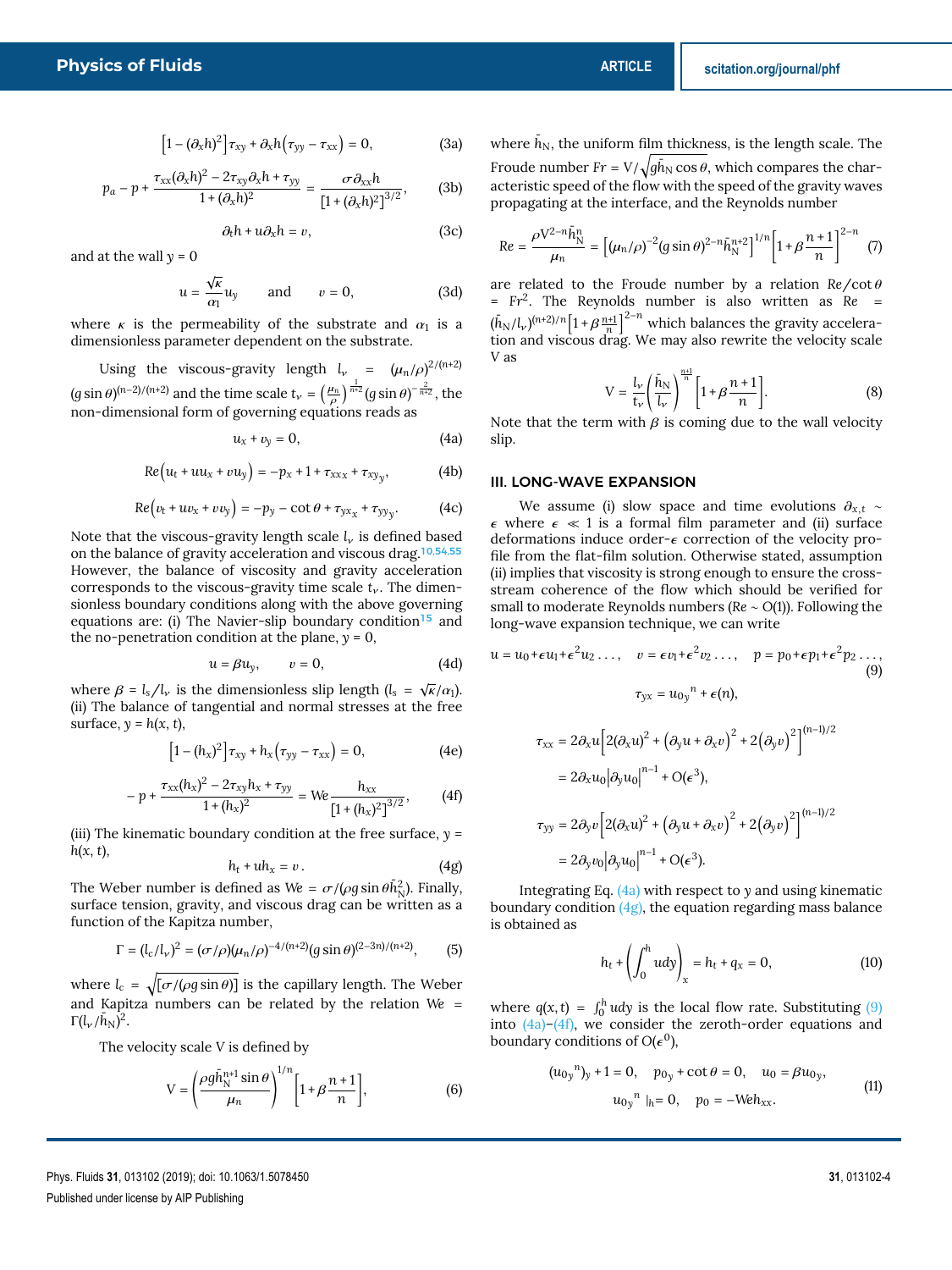The term *Wehxx* represents the capillary force that prevents the breaking of nonlinear waves.<sup>13</sup> The solutions of the zeroth-order equations are given by

$$
u_0 = \frac{n}{n+1}h^{\frac{n+1}{n}}\left\{ \left[1-\left(1-\frac{y}{h}\right)^{\frac{n+1}{n}}\right] + \frac{\beta}{h}\right\}, \quad p_0 = \cot\theta(h-y) - \text{Weh}_{xx},\tag{12}
$$

and the corresponding flow rate becomes

$$
q(x,t) = \frac{n}{1+2n}h^{\frac{1+2n}{n}} + \beta h^{\frac{n+1}{n}},
$$
\n(13)

which depicts the dependency of the flow to the kinematics of the free surface elevation. Substituting  $q(x, t)$  from  $(13)$  into the mass conservation Eq.  $(10)$ , we obtain the following nonlinear hyperbolic wave equation:<sup>64</sup>

$$
h_t + \left(h^{\frac{1+n}{n}} + \frac{n+1}{n} \beta h^{\frac{1}{n}}\right) h_x = 0.
$$
 (14)

Solving for the perturbation fields  $u_1$ ,  $v_1$ , and  $p_1$  at order  $\epsilon$ , the consistent surface equation at that order is

$$
h_{t} + \left[ h^{\frac{1+n}{n}} \frac{\beta + 2n\beta + nh}{1 + 2n} \right]_{x} + \left[ Reh^{\frac{3}{n}} \frac{\beta + nh}{n^{3}(2 + 7n + 6n^{2})} \times \left\{ (2 + 7n + 6n^{2})\beta^{2} + 2nh(2 + 3n)\beta + 2n^{2}h^{2} \right\} h_{x}
$$

$$
- h^{\frac{1+n}{n}} \frac{(2 + 3n)(\beta + 2n\beta + nh)}{n(2 + 7n + 6n^{2})} \left( \cot \theta h_{x} - Weh_{xxx} \right) \Big|_{x} = 0. \quad (15)
$$

We consider a uniform solution  $h(x, t) = h_N + \eta(x, t)$  of (15), where  $\eta(x, t)$  is an infinitesimal disturbance from the base state solution. Substituting the expression for *h*(*x*, *t*) into Eq. (15) and linearizing the resulting equation, we obtain

$$
\eta_t + A(h_N)\eta_x + B(h_N)\eta_{xx} - C(h_N)(\cot\theta\eta_{xx} - W\theta\eta_{xxxx}) = 0, \quad (16a)
$$

where

$$
A(h_N) = \frac{1}{2n+1} \bigg[ nh_N^{\frac{1+n}{n}} + \frac{1+n}{n} h_N^{\frac{1}{n}} (\beta + 2n\beta + nh_N) \bigg],
$$
 (16b)

$$
B(h_N) = Reh_N^{\frac{3}{n}} \frac{\beta + nh_N}{n^3(6n^2 + 7n + 2)} \Big[ (6n^2 + 7n + 2)\beta^2 + 2nh_N(3n + 2)\beta + 2n^2h_N^2 \Big],
$$
 (16c)

$$
C(h_N) = \frac{(3n+2)(nh_N + \beta + 2n\beta)}{n(6n^2 + 7n + 2)}.
$$
 (16d)

Now linearizing (16a) with  $\eta(x, t) = e^{i(x - ct)}$  and then calculating the value of  $C = C_r + iC_i$ , where  $C_r = \left(1 + \beta \frac{n+1}{n}\right)$  and  $C_i = 0$ , the neutral stability condition with a critical Reynolds number can be obtained as

$$
Re_c = \frac{n^2(3n+2)(n+\beta+2n\beta)}{(n+\beta)[2n^2+n\beta(6n+4)+\beta^2(6n^2+7n+2)]}\cot\theta.
$$
 (17)

Notably the zeroth, first order solutions and *C<sup>r</sup>* and *Re<sup>c</sup>* are all dependent on the slip parameter. One can easily recover the critical *Re* value for the Newtonian liquid film down a noslip inclined wall by putting the slip parameter  $\beta = 0$  and the power-law index *n* = 1 in Eq. (17), which give *Re<sup>c</sup>* for our problem. Substituting  $\beta = 0$  and  $n = 1$  in Eq. (17), we get  $Re_c = \frac{5}{2} \cot \theta$ for a Newtonian falling film, which is exactly three times of the critical Reynolds number calculated by Yih.<sup>19</sup> Using the average velocity of the film  $U_a = g\bar{h}^2_N \sin \theta / 3\nu$  as the velocity scale, Yih found  $Re_c = \frac{5}{6} \cot \theta$  in the classical case.<sup>19</sup> In the current work, we have used the free surface velocity  $V = g\bar{h}^2_N \sin \theta / \nu$ (for  $\beta = 0$ ,  $n = 1$ ) as the velocity scale which is  $\frac{1}{3}$  times of the average velocity (i.e.,  $U_a = 3V$ ). Thus, our  $Re_c$  in the classical case<sup>19</sup> is exactly three times of Yih's critical *Re*.

#### IV. DEPTH-AVERAGED MODEL

Assumption (i) from Sec. III with the continuity equation renders the cross-stream velocity  $v = -\int_0^y$  $\int_0^y u_x \, dy = O(\epsilon)$ so that the inertia term can be truncated from the crossstream momentum equation which produces the pressure distribution at order  $\epsilon$  after integration,

$$
\text{if } y > y_c, \quad p = \cot \theta (h - y) - \text{We} h_{xx} - r[u_x]_h + u_x], \tag{18a}
$$

if 
$$
y \le y_c
$$
,  $p = \cot \theta (h - y) - \text{Weh}_{xx} - r[u_x|_{h} + u_x|_{y_{c^*}}]$   
  $+ 2ru_x|_{y_{c^-}} - 2u_x \dot{y}_0^{n-1} - \int_y^{y_c} [u_y \dot{y}_0^{n-1}]_x dy$ , (18b)

where  $y_c = h(1-\bar{\eta}_c)$  defines the location of the imaginary interface separating the Newtonian and power-law layers and  $\dot{\gamma}_0$  =  $\sqrt{(u_y)^2 + 4(u_x)^2}$ . Then, substituting Eq. (18) into the stream-wise momentum balance gives

$$
Re(u_t + uu_x + vu_y) = 1 + \tau_{xy}^{(0)} + \mathcal{D}^{(2)} - \cot \theta h_x + \text{Weh}_{xxx}, \quad (19a)
$$

where both the lowest order rate of strain  $\tau_{xy}^{(0)}$  and the second-order viscous terms  $\mathcal{D}^{(2)}$  depend on Newtonian and non-Newtonian fluids. For  $y > y_c$ , they read

$$
\tau_{xy}^{(0)} = ru_y \quad \text{and} \quad \mathcal{D}^{(2)} = 2ru_{xx} + r[\partial_x u|_{h}]_x, \tag{19b}
$$

whereas for  $y \leq y_c$ , we have

$$
\tau_{xy}^{(0)} = u_y \dot{\gamma}_0^{n-1},
$$
\n
$$
\mathcal{D}^{(2)} = \left[ v_x \left( \dot{\gamma}_0^{n-1} + (n-1)(u_y)^2 \dot{\gamma}_0^{n-3} \right) \right]_y + 4 \left[ u_x \dot{\gamma}_0^{n-1} \right]_x
$$
\n
$$
+ \left\{ \int_y^{y_c} \left[ u_y \dot{\gamma}_0^{n-1} \right]_x dy \right\}_x - 2 \left[ r u_x \left|_{y_c} \right]_x + r \left[ u_x \left|_{y_{c+}} + u_x \right|_{h} \right]_x, \quad (19c)
$$

which are completed by the slip velocity condition at the wall (*y* = 0) and the tangential, normal stresses continuity at the free surface  $y = h(x, t)$ , truncated at order  $\epsilon^2$ ,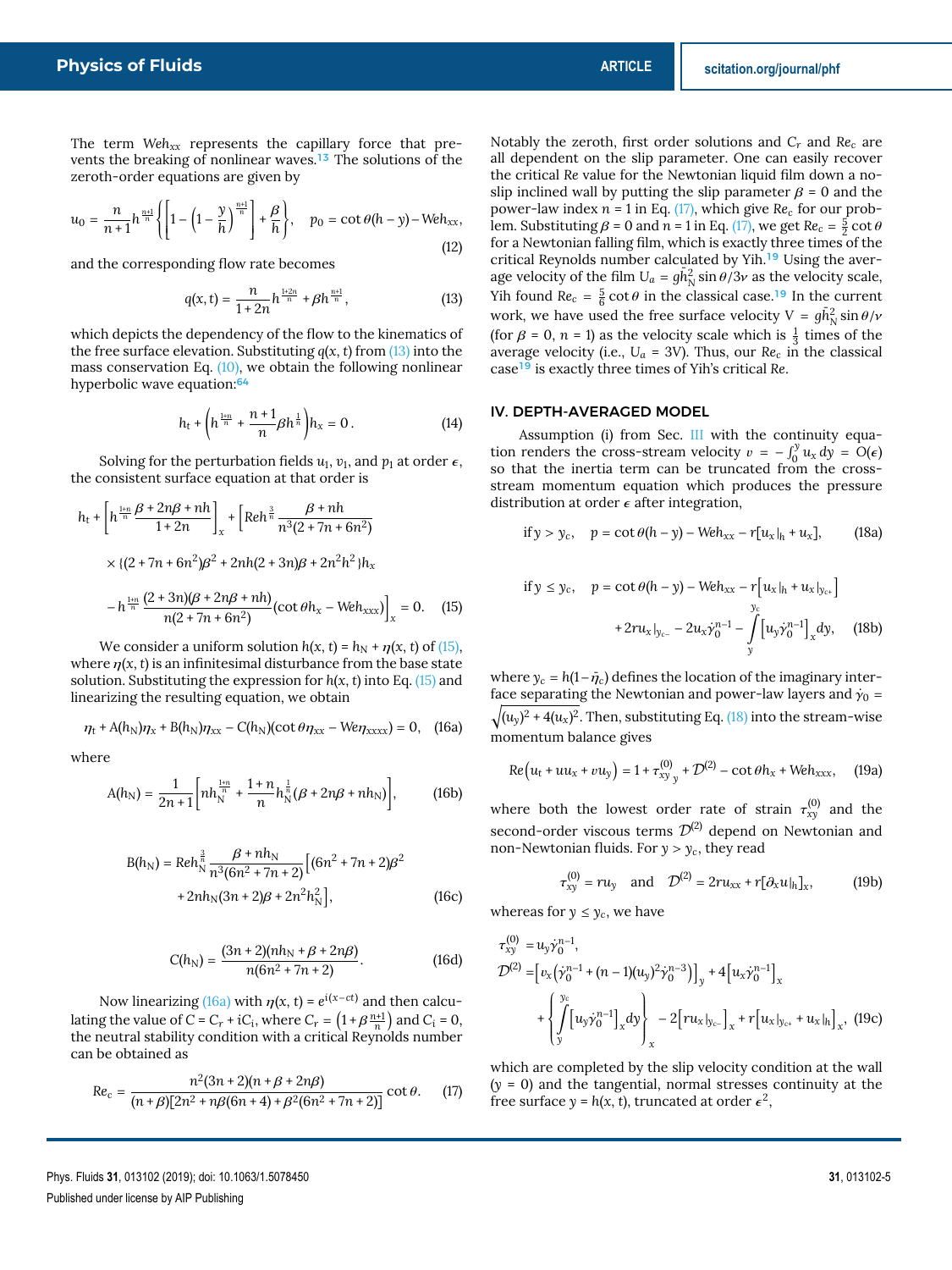$$
u_y = 4h_x u_x - v_x. \tag{19d}
$$

Let us consider that the assumption (ii) of Sec. III holds, implying the velocity approximation over the fluid layer is never far from the flat film solution. This can be expressed by

$$
u = u_s + \tilde{u}^{(1)}, \qquad \text{where} \tag{20a}
$$

$$
u_{s} = \bar{u}f_{0}(\bar{y}) \quad \text{for} \qquad \bar{y} \leq 1 - \bar{\eta}_{c} \,, \tag{20b}
$$

$$
u_{s} = \bar{u} \Big[ f_{0} (1 - \bar{\eta}_{c}) + \bar{\eta}_{c}^{(n+1)/n} g_{0} [(\bar{y} + \bar{\eta}_{c} - 1)/\bar{\eta}_{c}] \Big] \text{ for } \bar{y} \ge 1 - \bar{\eta}_{c}, \tag{20c}
$$

and  $\bar{\eta}_c$  is the local relative thickness of the Newtonian layer at the free surface. The definition of the velocity approximation *u<sup>s</sup>* is based on the local film thickness *h*(*x*, *t*) and a local velocity scale  $\bar{u}(x, t)$  that can be related to the rate of strain at the wall  $D_{xy}|_{y=0} = \bar{u}/h + O(\epsilon)$ . Here,  $\tilde{u}^{(1)}$  accounts for  $O(\epsilon)$  deviations of the velocity profile induced by the deformation of the free surface. The  $O(\epsilon)$  corrections of the relation between the flow rate  $q = \int_0^h u \, dy$ , *h*, and  $\bar{u}$  provided below by the flat-film profile

$$
q = \frac{3(n+\beta+2n\beta)+(1-n)\bar{\eta}_c^{(2n+1)/n}}{6n+3}h\bar{u} \equiv \phi(\bar{\eta}_c)h\bar{u}
$$
 (21)

can also be included into  $\tilde{u}^{(1)}$  so that  $\int_0^h \tilde{u}^{(1)} dy = 0$  is assumed without any restriction.

The local thickness  $\bar{\eta}_c$  of the Newtonian layer is defined by  $\dot{\gamma}(\bar{y}=1-\bar{\eta}_c)$  = s, which reads at order  $\epsilon^2$  as

$$
s^{2} = \left\{ 4(u_{sx})^{2} + [u_{sy} + v_{sx}]^{2} \right\}_{\tilde{y}=1-\tilde{\eta}_{c}}.
$$
 (22)

In the limit  $\bar{\eta}_c \ll 1$ , (22) can be further simplified to yield

$$
s^{2} = \frac{4n^{2}}{(1+n)^{2}}(\bar{u}_{x})^{2} + \bar{\eta}_{c}^{2/n}\frac{\bar{u}^{2}}{h^{2}}.
$$
 (23)

Hence, the Newtonian layer disappears locally if

$$
|\bar{u}_x| > \frac{n+1}{2n} \tag{24}
$$

We have implemented the weighted residual technique and averaged the boundary-layer Eqs. (19) across the film flow (see Ruyer-Quil *et al.*54,55 for details). Now, we introduce a weighting function *w*( $\bar{y}$ ) and the scalar product  $\langle \cdot | \cdot \rangle = \int_0^h dy$ . An equation of  $O(\epsilon)$  consistency can be obtained by choosing the weight *w* in such a way that the viscous drag term

$$
\int_0^{y_c} w(\bar{y}) \left[ n |u_{sy}|^{n-1} \tilde{u}^{(1)} y \right]_y dy + \int_{y_c}^h r w(\bar{y}) \tilde{u}^{(1)} y_y dy
$$

$$
\equiv \frac{1}{h} \left| \frac{\bar{u}}{h} \right|^{n-1} \langle \mathcal{L}_{\bar{\eta}_c} \tilde{u}^{(1)} | w \rangle + O(\epsilon^2)
$$
(25)

is of order  $\epsilon^2$ . The linear operator  $\mathcal{L}_{\tilde{\eta}_c}$  is defined as

$$
\mathcal{L}_{\bar{\eta}_c} = \partial_{\bar{y}} \Big[ n(f'_0)^{n-1} \partial_{\bar{y}} \cdot \Big] \quad \text{if} \quad 0 \leq \bar{y} \leq \bar{\eta}_c,
$$

and

$$
\mathcal{L}_{\bar{\eta}_c} = \bar{\eta}_c^{(n-1)/n} \partial_{\bar{y}\bar{y}} \qquad \text{otherwise}, \tag{26}
$$

where the thickness of the Newtonian layer is estimated by  $\bar{\eta}_c = (\frac{\sinh(\bar{u})^n + O(\epsilon^2)}{n})$ 

Two integrations by part of Eq. (25) show that the linear operator  $\mathcal{L}_{\bar{\eta}_c}$  is self-adjoint. We can make use of  $q(\int_0^h u^{(1)} dy = 0)$ in such a way that the weight function *w* must be a solution to  $\mathcal{L}_{\bar{\pmb{\eta}}_c}$  = *constant*, thereby yielding

$$
\text{if } y < y_c, \qquad w(\bar{y}) = f_0(\bar{y}), \tag{27a}
$$

if 
$$
y \ge y_c
$$
,  $w(\bar{y}) = f_0(1 - \bar{\eta}_c) + n\bar{\eta}_c^{(n+1)/n} g_0[(\bar{y} + \bar{\eta}_c - 1)/\bar{\eta}_c].$  (27b)

It is noteworthy to mention that the weight *w* is not proportional to the velocity profile *us*. The weighted residual method considered here is therefore slightly different from the Galerkin method such that  $w \propto u_s$ . This discrepancy is an impact of the nonlinearity of the strain to stress relationship which presents a factor *n*. Then, we proceed to the averaging of the boundary-layer Eqs. (19) with appropriate weights (27). We expand the nonlinear constitutive equation to compute the viscous terms appearing in the boundary-layer formulation (19c),

$$
\dot{\gamma}_0^{n-1} = |u_y|^{n-1} + 2(n-1)(u_x)^2 |u_y|^{n-3} + O(\epsilon^4), \tag{28}
$$

and replace  $r$  with  $\dot{\gamma}_0^{n-1}|_{y=h(1-\bar{\eta}_c)}$ .

The resulting averaged momentum Eq. (19) reads

$$
\bar{u}_{t} = -\text{Re}\left[\tilde{G}\frac{\bar{u}^{2}}{h}h_{x} + \tilde{r}\bar{u}\bar{u}_{x}\right] + \tilde{l}\left(1 - \cot\theta h_{x} + \text{We}h_{xxx} - \frac{\bar{u}|\bar{u}|^{n-1}}{h^{n+1}}\right) + \tilde{J}\frac{\bar{u}}{h^{2}}(h_{x})^{2} + \tilde{K}\frac{\bar{u}_{x}h_{x}}{h} + \tilde{L}\frac{\bar{u}}{h}h_{xxx} + \tilde{M}\bar{u}_{xx} + \tilde{N}\frac{(\bar{u}_{x})^{2}}{\bar{u}}.
$$
\n(29)

The coefficients  $\tilde{F}$  to  $\tilde{N}$  of (29) are explicit, but they are ponderously functions of *n*,  $\beta$ , and of the relative thickness  $\bar{\eta}_c$  of the Newtonian layer. The full expressions of the coefficients  $\tilde{F}$ ,  $\tilde{G}$ , and  $\tilde{I}$  of the terms of orders  $\epsilon^0$  and  $\epsilon$  are provided in Appendix A which will be useful to compose the value of the critical Reynolds number at onset. The system of Eqs. (10), (22), and (29) is consistent up to order  $\epsilon$  and precisely computed for second-order viscous terms. The derivation of Eq. (29) has required a regularization of  $(2)$  for  $n < 3$ , especially to compute both  $\mu_{eff}(0)$  and  $d\mu_{eff}/d\dot{\gamma}(0)$  in (28). The full derivation of the averaged momentum balance  $(29)$  for the generalized Newtonian fluid<sup>65</sup> with no-slip was provided by Ruyer-Quil *et al.*54,55

#### A. Shear-thinning film (*n* < **1**)

Equations  $(10)$ ,  $(22)$ , and  $(29)$  are still inextricable to solve because of the coefficient (Appendix A) dependency on the relative thickness  $\bar{\eta}_c$  of the Newtonian layer, which is thus a nonlinear function of *h*,  $\bar{u}$ , and their derivatives. Therefore, we further simplify the formulation by maintaining the asymptotic behavior of the coefficients when the Newtonian layer is very thin (i.e.,  $\bar{\eta}_c \rightarrow 0$ ).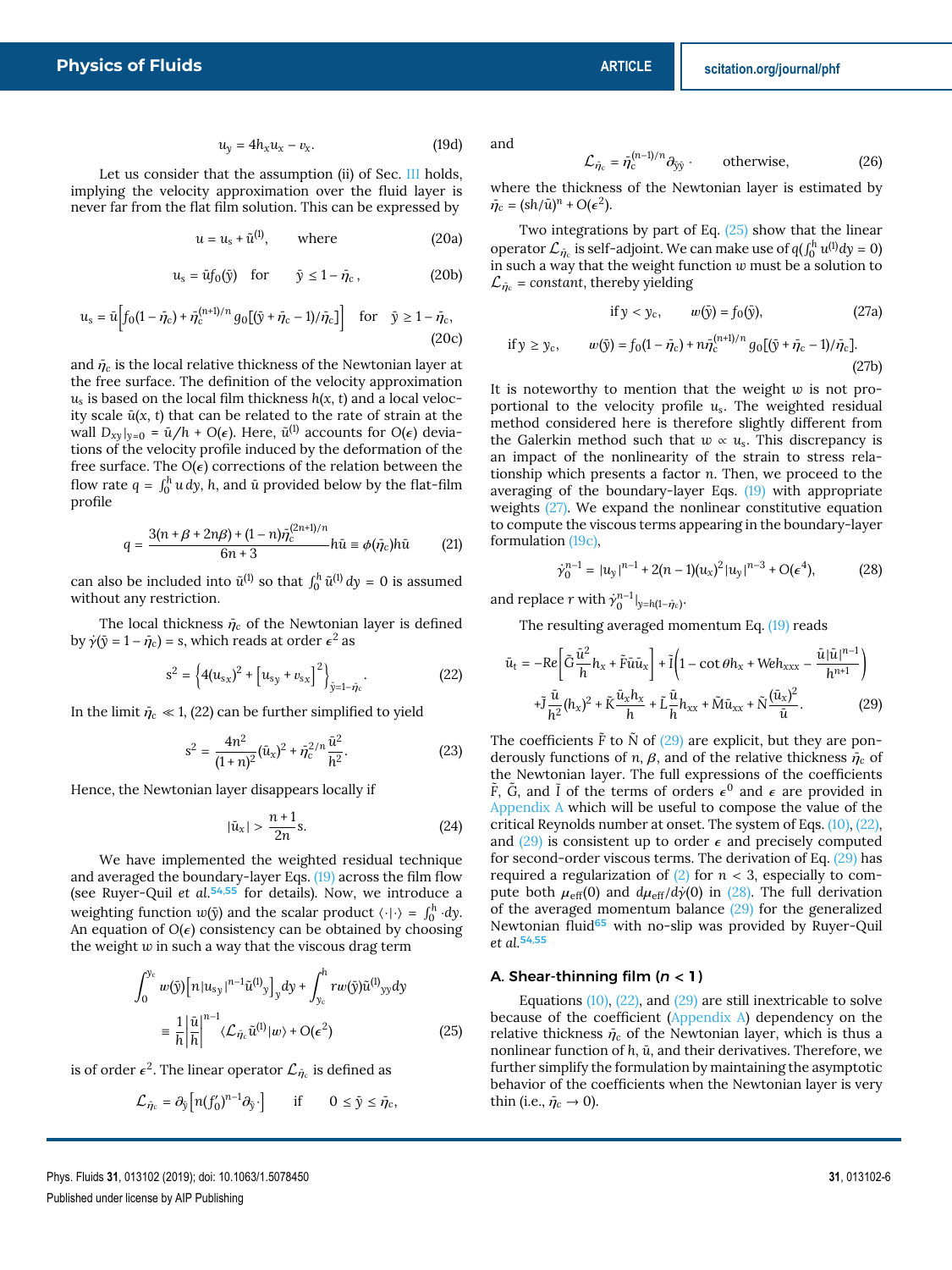In this limit, *q* can be easily substituted for *u*<sup> $i$ </sup>. After some algebraic calculation, we finally obtain

$$
Req_{t} = Re \left[ -F(n) \frac{q}{h} q_{x} + G(n) \frac{q^{2}}{h^{2}} h_{x} \right] + I(n) \left[ h(1 - \cot \theta h_{x} + W\theta h_{xxx}) - \frac{q|q|^{n-1}}{(\phi_{0} h^{2})^{n}} \right] + r \left[ J_{0}(n) \frac{q}{h^{2}} (h_{x})^{2} - K_{0}(n) \frac{q_{x} h_{x}}{h} - L_{0}(n) \frac{q}{h} h_{xx} + M_{0}(n) q_{xx} \right],
$$
\n(30)

where  $\phi_0 = \phi(0) = n/(2n + 1) + \beta$ . The coefficients  $F(n)$ ,  $G(n)$ , ...,  $M_0(n)$  are also functions of *n* and  $\beta$  whose expressions are given below,

$$
F = \frac{\left[2n^3(11n+6) + n^2\beta(4n+3)(23n+12) + 6n\beta^2(2n+1)(3n+2)(4n+3) + 2\beta^3(2n+1)^2(3n+2)(4n+3)\right]}{(4n+3)(n+\beta+2n\beta)\left[2n^2+2n\beta(3n+2)+\beta^2(6n^2+7n+2)\right]},
$$
\n(31a)

$$
G = \frac{(2n+1)\left[6n^3+6n^2\beta(4n+3)+3n\beta^2(3n+2)(4n+3)+\beta^3(2n+1)(3n+2)(4n+3)\right]}{(4n+3)(n+\beta+2n\beta)\left[2n^2+2n\beta(3n+2)+\beta^2(6n^2+7n+2)\right]},
$$
\n(31b)

$$
I = \frac{(3n+2)(n+\beta+2n\beta)^2}{(2n+1)[2n^2+2n\beta(3n+2)+\beta^2(n^2+7n+2)]},
$$
\n(31c)

$$
K_0 = J_0 = -\frac{2n^2(n-1)(2n+1)(3n+2)(n+\beta+n\beta)}{(n+1)^2(n+\beta+2n\beta)\left[2n^2+2n\beta(3n+2)+\beta^2(n^2+7n+2)\right]},
$$
\n(31d)

$$
L_0 = K_0/2, \qquad M_0 = -\frac{(n-1)(3n+2)(n+\beta+n\beta)(n+\beta+2n\beta)}{(n+1)[2n^2+2n\beta(3n+2)+\beta^2(n^2+7n+2)]}.
$$
(31e)

Still, under the limit of a thin layer of Newtonian fluid, the strain-rate threshold *s* is expected to go toward zero. Thus, the Newtonian layer can be easily removed by *O*(*s*) gradients  $h_x$  of the film thickness [computed from  $(24)$ ]. In that case, the effective viscosity  $\mu_{eff}(y = h)$  at the free surface is much smaller than its maximum *r*. The streamwise viscous effects are consequently overestimated by (30) at wherever point the free surface is non-weakly distorted. To correctly estimate these viscous effects, one must consider those film regions where the effective viscosity reaches its maximum. Moreover, at the free surface, the contributions of the effective viscosity to the streamwise viscous diffusion

terms of the averaged momentum balance can be easily computed by substituting *r* for the effective viscosity  $\mu_{\text{eff}}(\gamma)$ = *h*) into (29). However, it is a difficult task to compute the leading contributions of the bulk and wall regions to the streamwise viscous diffusion terms of the averaged momentum balance. A straightforward but unique way to proceed with the analysis is to evaluate the effective viscosity in the bulk region from its value at the wall  $\mu_{eff}(y = 0) \approx$  $\left[ |q|/(\phi_0 h^2) \right]^{n-1} = h^{(n-1)/n} + O(\epsilon)$ , expect a consistent viscosity inside the layer and calculate the  $O(\epsilon^2)$  viscous contribution to the averaged momentum equation (see Appendix B of Ruyer-Quil *et al.*54,55). Then, we obtain

$$
Req_{t} = Re \left[ -F(n) \frac{q}{h} q_{x} + G(n) \frac{q^{2}}{h^{2}} h_{x} \right] + I(n) \left[ h(1 - \cot \theta h_{x} + \text{We} h_{xxx}) - \frac{q|q|^{n-1}}{(\phi_{0} h^{2})^{n}} \right]
$$
  
+r(h, q) \left[ J\_{0}(n) \frac{q}{h^{2}} (h\_{x})^{2} - K\_{0}(n) \frac{q\_{x} h\_{x}}{h} - L\_{0}(n) \frac{q}{h} h\_{xx} + M\_{0}(n) q\_{xx} \right]  
+h^{(n-1)/n} \left[ J\_{w}(n) \frac{q}{h^{2}} (h\_{x})^{2} - K\_{w}(n) \frac{q\_{x} h\_{x}}{h} - L\_{w}(n) \frac{q}{h} h\_{xx} + M\_{w}(n) q\_{xx} \right], \tag{32}

where  $J_w$ ,  $K_w$ ,  $L_w$ , and  $M_w$  are defined as

$$
J_w = \frac{2\left[n^2(3n^2 + 13n + 8) + n\beta(15n^3 + 52n^2 + 52n + 16) + \beta^2(12n^4 + 50n^3 + 70n^2 + 40n + 8)\right]}{(n+2)(n+1)\left[2n^2 + 2n\beta(3n+2) + \beta^2(6n^2 + 7n + 2)\right]},
$$
\n(33a)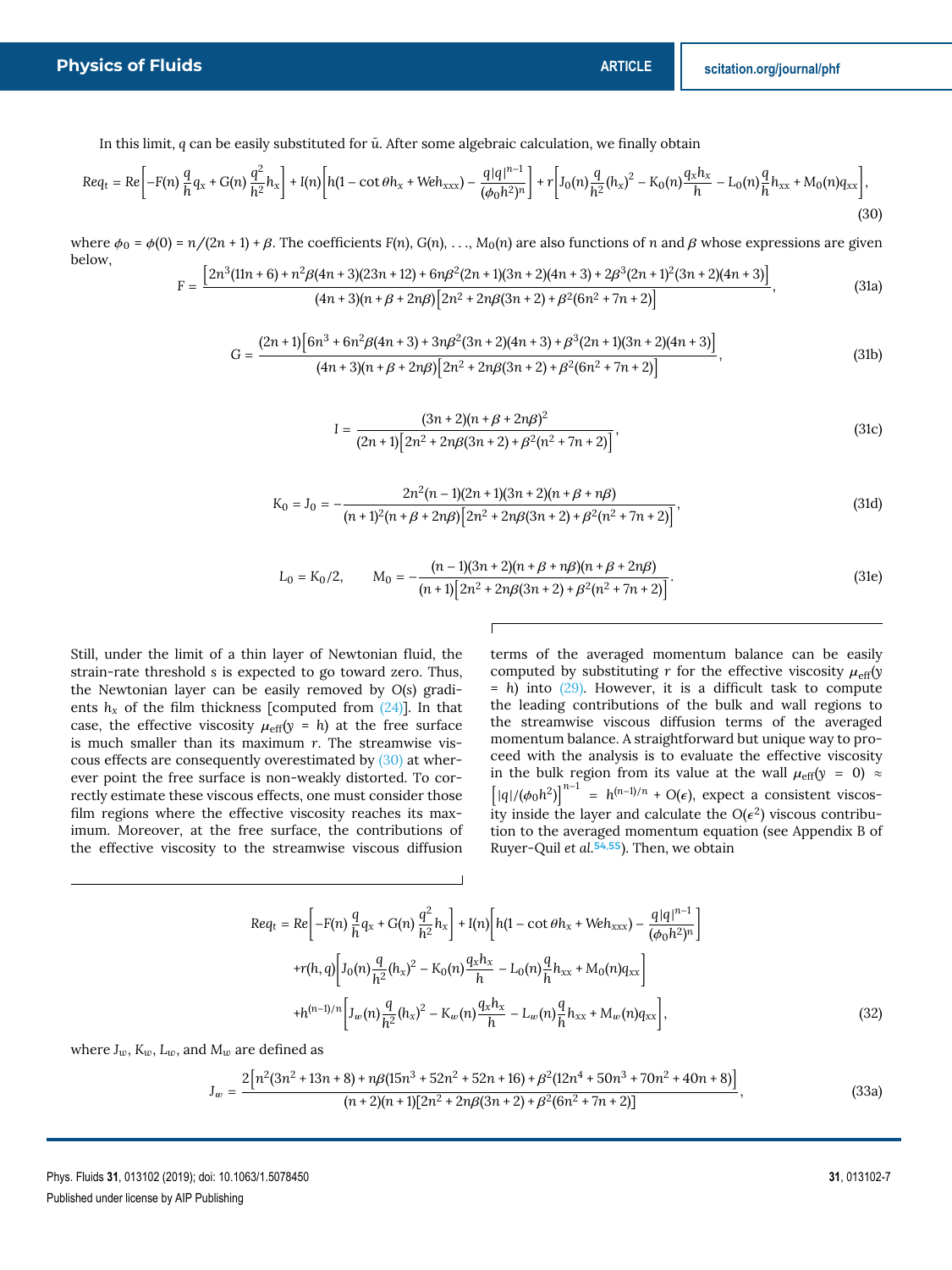$$
L_w = \frac{\left[n^2(17n^2 + 23n + 8) + n\beta(39n^3 + 89n^2 + 66n + 16) + \beta^2(24n^4 + 76n^3 + 88n^2 + 44n + 8)\right]}{(n + 1)^2[2n^2 + 2n\beta(3n + 2) + \beta^2(6n^2 + 7n + 2)]},
$$
\n(33c)

and  $r(h, q)$  refers the evaluation of the effective viscosity at the free surface  $\mu_{eff}(y = h)$  from *h* and *q*,

$$
r(h,q) = \left[s^2 + v_{s}^2 + 4(u_{sx})^2\right]^{(n-1)/2} \Big|_{y=h},\tag{34a}
$$

where

$$
v_{s}^{2} + 4(u_{sx})^{2}\Big|_{y=h} = \left[\frac{2(2n+1)}{n+1}\left(\frac{q}{h}\right)_{x}\right]^{2} + \left\{\frac{2n+1}{n+1}\left[-2\frac{h_{x}q_{x}}{h} + q\left(2\frac{(h_{x})^{2}}{h^{2}} - \frac{h_{xx}}{h}\right)\right] + q_{xx}\right\}^{2}.
$$
\n(34b)

The averaged momentum equation derived by Ruyer-Quil and Manneville<sup>17</sup> can be retrieved by substituting  $n = 1$  and  $\beta$  = 0 into (32) for the Newtonian case with the no-slip condition.

#### B. Shear-thickening film (*n* > **1**)

In shear-thickening case, preventing the leading order terms in the limit of  $s \to 0$ , the averaged momentum Eq. (29) reduces to (for  $1 < n < 3$ )

$$
Req_{t} = Re \left[ -F(n) \frac{q}{h} q_{x} + G(n) \frac{q^{2}}{h^{2}} h_{x} \right] + I(n) \left[ h(1 - \cot \theta h_{x} + W e h_{xxx}) - \frac{q|q|^{n-1}}{(\phi_{0} h^{2})^{n}} \right] + \left[ \frac{|q|}{\phi_{0} h^{2}} \right]^{n-1} \times \left[ J_{1}(n) \frac{q}{h^{2}} (h_{x})^{2} - K_{1}(n) \frac{q_{x} h_{x}}{h} - L_{1}(n) \frac{q}{h} h_{xx} + M_{1}(n) q_{xx} \right].
$$
\n(35)

The coefficients are given as

$$
J_1 = -\frac{(3n+2)\left[n(8n^4+24n^3-8n^2-n+1)+2n^2\beta(16n^3+52n^2+8n-9)+6n\beta^2(24n^3+10n^2-3n-1)+\beta\right]}{3(2n-1)(4n+1)\left[2n^2+n\beta(6n+4)+\beta^2(6n^2+7n+2)\right]},
$$
(36a)

$$
K_1 = -\frac{n(2n+1)(3n+2)\left[n(2n+7) + 2n\beta(4n+15) + 12\beta^2(4n+1) + 7\beta\right]}{3(4n+1)\left[2n^2 + n\beta(6n+4) + \beta^2(6n^2+7n+2)\right]},
$$
\n(36b)

$$
L_1 = \frac{(2n+1)(3n+2)\left[2n(12n^3+36n^2+n-1)+3n\beta(24n^3+82n^2+37n+1)+24n\beta^2(24n^2+7n+1)-2\beta\right]}{6(2n-1)(3n+1)(4n+1)\left[2n^2+n\beta(6n+4)+\beta^2(6n^2+7n+2)\right]},
$$
(36c)

$$
M_1 = \frac{n(2n+1)(3n+2)[2n(2n+7) + 4n\beta(4n+15) + 24\beta^2(4n+1) + 14\beta]}{6(2n-1)(4n+1)[2n^2+n\beta(6n+4) + \beta^2(6n^2+7n+2)]}.
$$
\n(36d)

We have considered the power-law index *n* within the range of  $1 < n < 3$  for the shear-thickening case because the rheological estimate of the parameters for shear-thickening fluids in Table I shows that the minimum and maximum values of *n* are 1.3 and 2.4, respectively. Moreover, the properties of the shear-thickening fluid at  $n > 3$  change and become more like a solid in nature.<sup>58,59</sup> In the Newtonian limit  $n \rightarrow 1$  with no-slip  $\beta$  = 0, the averaged momentum equation derived by Ruyer-Quil and Manneville<sup>17</sup> can be retrieved. However, the coefficients of the stream-wise viscous diffusion terms  $q(h_x)^2/h^2$  and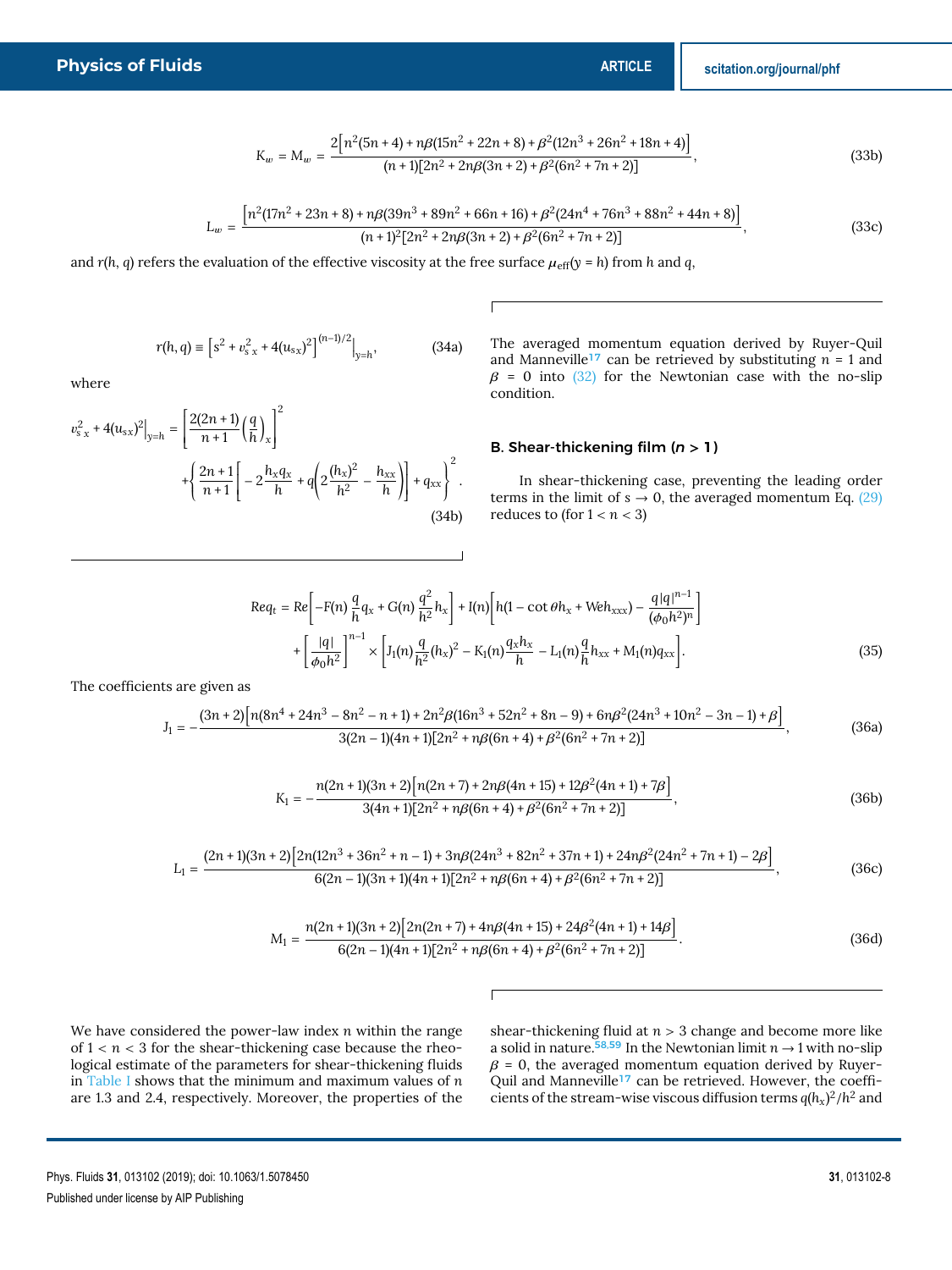**TABLE I**. Values of parameters from rheological estimation of the xanthan gum solutions in water (sets 1,<sup>60,61</sup> 2, and 3,<sup>62</sup> surface tension,  $\sigma$  = 65 mN/m, and density,  $\rho$  = 995 kg/m<sup>3</sup>) and cornstarch dispersions in ethylene glycol<sup>63</sup> (sets 4, 5, and 6, surface tension,  $\sigma$  = 48 mN/m, and density,  $\rho$  = 1113 kg/m<sup>3</sup>). The viscosity  $\mu_0$  of the Newtonian plateau is assumed to correspond to the solvent viscosity. Values of the Kapitza number are evaluated for an inclination angle  $\theta$  = 15°.

| Set number     | Concentration | $\mu_n$ (Pa s <sup>n</sup> ) | п     | $\mu_0$ (Pa s) | $\dot{\gamma}_c$ (s <sup>-1</sup> ) | $\dot{\gamma}_c t_{\nu}$ |        |
|----------------|---------------|------------------------------|-------|----------------|-------------------------------------|--------------------------|--------|
| $\mathbf{1}$   | $500$ ppm     | 0.04062                      | 0.607 | 0.08           | 0.18                                | $1.8 \times 10^{-3}$     | 378    |
| 2              | $1500$ ppm    | 0.3592                       | 0.40  | 1.43           | 0.1                                 | $1.7 \times 10^{-3}$     | 48.7   |
| 3              | $2500$ ppm    | 0.9913                       | 0.34  | 7.16           | 0.05                                | $1.2 \times 10^{-3}$     | 13.0   |
| $\overline{4}$ | 33%           | 8                            | 1.3   | 0.016          | $10^{-9}$                           | $1.3 \times 10^{-10}$    | 0.01   |
| 5              | 35%           | 6                            | 1.55  | 0.016          | $2.1 \times 10^{-5}$                | $2.8 \times 10^{-6}$     | 0.0077 |
| 6              | 38%           | 1.8                          | 2.4   | 0.016          | 0.034                               | $5.2 \times 10^{-3}$     | 0.005  |

 $q_x h_x/h$  at  $n = 1$  and  $\beta = 0$  are as  $K_1 = 9/2$  and  $J_1 = 4$ . It is noteworthy to mention that these terms are nonlinear and do not contribute to the linear stability analysis of the Nusselt base flow.54,55

# V. LINEAR STABILITY ANALYSIS

#### A. Orr-Sommerfeld analysis

We have considered the linear stability of the Nusselt uniform film solution in this section. We first linearize the governing Eqs. (4) with a fluid modeled by a power-law and a Newtonian behavior at a low rate of strain.54,55 Then, we perturb the basic state solution with *h* = 1,

if 
$$
y < 1 - s^n
$$
,  $U(y) = \frac{1}{\phi(\beta)} f_0(y)$   
\nelse  $U(y) = \frac{1}{\phi(\beta)} (f_0(1 - s^n) + s^{n+1} g_0[s^{-n}(y + s^n - 1)]),$  (37a)

$$
P(y) = \cot \theta (1 - y). \tag{37b}
$$

Then, introducing a stream function and decomposing it on normal modes,

$$
u = U + \mathfrak{R}(\psi'(y)e^{ik(x-ct)}), \qquad v = \mathfrak{R}(-ik\psi(y)e^{ik(x-ct)}),
$$

$$
h_i = 1 - s^n + \mathfrak{R}(f_ie^{ik(x-ct)}),
$$

where  $\phi(\beta) = \left(1 + \beta \frac{n+1}{n}\right)$  and *k* and *c* are the wavenumber and phase speed, respectively. In addition,  $\Re$  stands for the real part, and *h<sup>i</sup>* refers to the position of the imaginary interface separating the Newtonian and non-Newtonian regions of the flow. Then, we obtain an Orr-Sommerfeld eigenvalue problem (following the standard procedure),

if 
$$
y < 1 - s^n
$$
,  $ikRe [(U - c)(D^2 - k^2)\psi - \psi U'']$   
=  $(D^2 + k^2) [n(U')^{n-1}(D^2 + k^2)\psi]$   
 $-4k^2 D [(U')^{n-1}D\psi],$  (38a)

else, 
$$
ikRe[(U-c)(D^2-k^2)\psi - \psi U''] = r(D^2-k^2)^2\psi
$$
, (38b)

where *D*  $\equiv d/dy$  and again  $r = s^{n-1}$  is the ratio of the viscosity at the free surface and at the wall. The system of equations in (38) is closed by the boundary conditions prescribed at the wall and at the interface,

$$
\psi'(0) = \beta \psi''(0), \quad \psi(0) = 0,
$$
 (38c)

$$
k^{2}\psi(1) + \psi''(1) + U''(1)\frac{\psi(1)}{c - U(1)} = 0,
$$
 (38d)

$$
\frac{\psi(1)}{\phi(\beta)(c - U(1))} \left( \text{Wek}^3 + \cot \theta \, \text{R} \right) + \text{RRe}[U(1) - c] \psi'(1) + \text{ir} \left[ \psi'''(1) - 3k^2 \psi'(1) \right] = 0. \tag{38e}
$$

The amplitude of the deformation of the imaginary interface is given by

$$
f_i = n s^{n-1} (k^2 \psi |_{y_{c-}} + \psi' |_{y_{c-}}),
$$
\n(38f)

where  $y_c = 1 - s^n$  refers to the location of the interface for the base flow. The continuity of the velocity implies the continuity of  $\psi$  and  $\psi'$  at  $y = y_c$ . The continuity of stresses at the imaginary interface ( $y_c = 1 - s^n$ ) leads to

$$
\psi''|_{y_{c^+}} = \left[n\psi'' + (n-1)k^2\psi\right]|_{y_{c^-}},
$$
\n(38g)  
\n
$$
{}^{n}[\psi''']|_{y_{c^+}} = \left\{s^n\left[n\psi'' + (n-1)k^2\psi'\right] - (n-1)\left[\psi'' + k^2\psi\right]\right\}|_{y_{c^-}}.
$$
\n(38g)  
\n(38h)

We solve the system of the linearized Eqs. (38) by continuation using *AUTO07P* software,<sup>66</sup> and the results are presented and discussed in Sec. VI.

#### B. Whitham wave hierarchy

*s*

The stability analysis of the low-dimensional model (10), (23), (29), and (21) will lead to a dispersion relation equation which can be written as

$$
n\tilde{I}(c-1) + rk^2 \{c \tilde{M} + n\tilde{L}(2\phi - 1) + \tilde{M}[n - 2(n + 1)\phi] \} - ike \{ [c^2 - c(\tilde{F} - n + 2(n + 1)\phi)) + n\tilde{G}(2\phi - 1) + \tilde{F}(2(n + 1)\phi - n) ] + n\tilde{I}(Fr^{-2} + \frac{We}{Re}k^2)(2\phi - 1) \} = 0, \quad (39)
$$

where  $\phi$  is a function of the relative thickness  $\bar{\eta}_c$  of the Newtonian layer, defined in Eq. (21). The coefficients  $\tilde{I}$ ,  $\tilde{F}$ ,  $\tilde{G}$ ,  $\tilde{L}$ ,  $\tilde{M}$ , and  $\phi$  are computed for the base state relative thickness  $\bar{\eta}_c = s^n$ .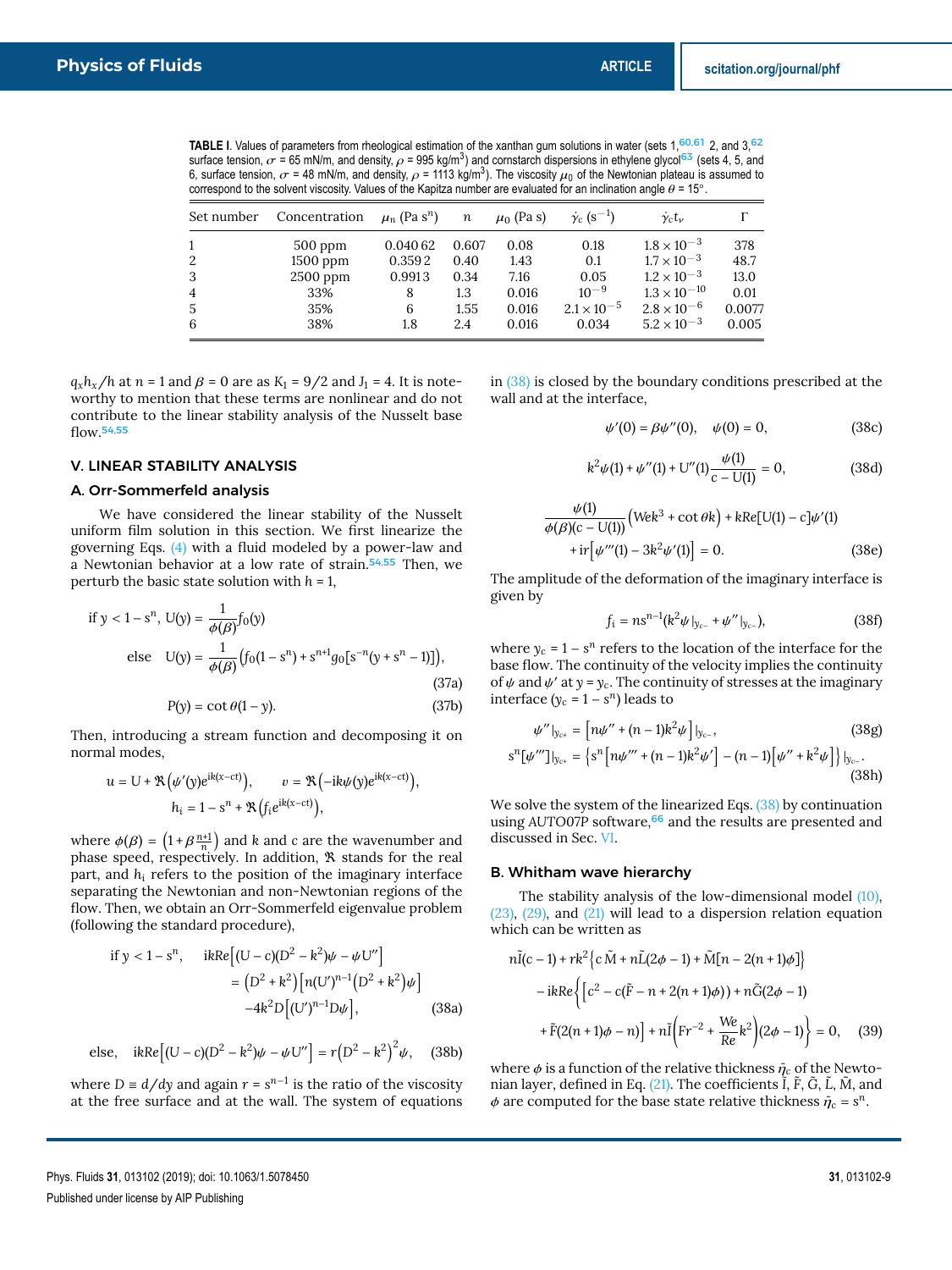The dispersion relation (39) corresponds to a wave hierarchy situation considered by Whitham<sup>64</sup> and can be reset in the canonical form,54,55

$$
c - c_k(k) - ikRe[c - c_{d-}(k)][c - c_{d+}(k)] = 0. \tag{40}
$$

Dispersion relation (40) can be split into two parts with a  $\pi/2$ phase shift. Each part of the above relation corresponds to a different kind of waves. The first kind of waves from  $(40)$  is obtained by taking the limit  $Re \rightarrow 0$ . In this limit, the velocity field and thus the flow rate *q* are utterly slaved to the evolution of the film thickness *h* and the waves of the first kind are governed by the mass balance Eq. (10) or, equivalently, the kinematic boundary condition  $(3c)$ . These kinematic waves result from the kinematic response of the free surface to a perturbation and propagate at the speed

$$
c_k = \frac{n\tilde{l} + rk^2 \left\{n\tilde{L}(1-2\phi) + \tilde{M}[2(1+n)\phi - n]\right\}}{n\tilde{l} + rk^2M}.
$$
 (41)

In the limit  $k \to 0$ , we obtained  $c_k = 1$  which in the dimensional unit corresponds to the velocity scale *V* as already noticed in Sec. III. We known the fact that the dependence of *c<sup>k</sup>* on the wavenumber *k* arises from the viscous diffusion of the momentum in the direction of the flow. This viscous dispersion effect was first noted in the work of Ruyer-Quil *et al.*<sup>67</sup>

In contrary, the second kind of waves corresponds to the limit  $Re \rightarrow \infty$ . These dynamic waves are the responses of the film to the variation in momentum, hydrostatic pressure, and surface tension which are induced by deformation of the free surface. These waves propagate at the speed of

$$
c_{d\pm} = \frac{1}{2} (\tilde{F} - n + 2(n+1)\phi \pm \sqrt{\Delta}), \tag{42}
$$

with 
$$
\Delta = [\tilde{F} - n + 2(n+1)\phi]^{2} + 4\{[n-2(n+1)\phi]\tilde{F} + n(1-2\phi)\tilde{G}\} + 4n(1-2\phi)\tilde{F}r^{-2},
$$
 (43)

where the coefficients can be computed at  $\bar{\eta}_c = s^n$  and  $\tilde{F}r^{-2}(k^2) = (\cot \theta + \text{Wek}^2)/\text{Re}$ . Surface tension induced the dispersion of dynamic waves. The temporal stability condition of the base state can be written in terms of the speeds  $c_k$  and  $c_{d+1}$ for the kinematic and dynamic waves, <sup>64</sup>

$$
c_{d-} \leq c_k \leq c_{d+}. \tag{44}
$$

The condition of the base state to be marginally stable is *cd*<sup>−</sup> = *c<sup>k</sup>* or *cd*<sup>+</sup> = *c<sup>k</sup>* . In the present case, only the latter condition can be achieved. The instability threshold arises at *k* = 0 which reflects the instability of the long-wave nature and leads to

$$
\text{Fr}^2 = \frac{\text{Re}}{\cot \theta} = \frac{n\tilde{\text{I}}}{(n+1)(1-\tilde{\text{F}}) - n\tilde{\text{G}}}. \tag{45}
$$

#### VI. RESULTS AND DISCUSSIONS

#### A. Linear stability results

The generalized Orr-Sommerfeld equation for the considered flow system along with the boundary conditions is solved numerically using the spectral collocation method by the help of public domain software.<sup>66</sup> Different prospects of instability behavior depending on various parameters, with respect to small disturbances for the considered flow system, are elaborated in this section. We have discussed the influence of the wall velocity slip on the stability features of the flow for a wide range of flow parameters, which includes the growth rate of eigenmode, neutral stability boundary, kinematic/dynamic wave behavior, and the role of the Reynolds number.

We also have deliberated the effect of the viscosity index (*n*) and traveling-wave solutions of the system. Eigenvalues are calculated numerically, and limiting no-slip ( $\beta$  = 0) results are compared with the available results for the similar flow over a rigid inclined by Ruyer-Quil *et al.*54,55

In Fig. 2, we have compared the spatial growth rate and the marginal stability conditions for given fluid properties such as the flow rate, Reynolds number, and inclination angle with respect to different slip parameter  $\beta$ , when the threshold  $\dot{\gamma}_c$ , separating the shear-thinning and the Newtonian behaviors of the fluid, is varied. As expected, both the marginal (neutral) stability curve in the *Re*–*k<sup>r</sup>* plane and the spatial growth rate  $-k_i$  vary significantly with the slip parameter  $\beta$ , which



**FIG. 2**. Orr-Sommerfeld results (38) for xanthan gum solutions: (a) Spatial growth rate (−*k<sup>i</sup>* ) versus wavenumber (*k<sup>r</sup>* ) at the Reynolds number *Re* = 100 and (b) marginal stability curves in the (*Re*, *k*) plane with the cut-off wavenumber *k<sup>c</sup>* . Labels of the curves refer to the parameter sets in Table for shear-thinning xanthan gum solutions at an inclination angle  $\theta$  = 15°. The different slip parameter values are  $\beta$  = 0.0, 0.05, and 0.08 (*We*  $\neq$  0). The curve with  $\beta$  = 0.0 recovers the result of Ruyer-Quil *et al.*54,55

Phys. Fluids **31**, 013102 (2019); doi: 10.1063/1.5078450 **31**, 013102-10 Published under license by AIP Publishing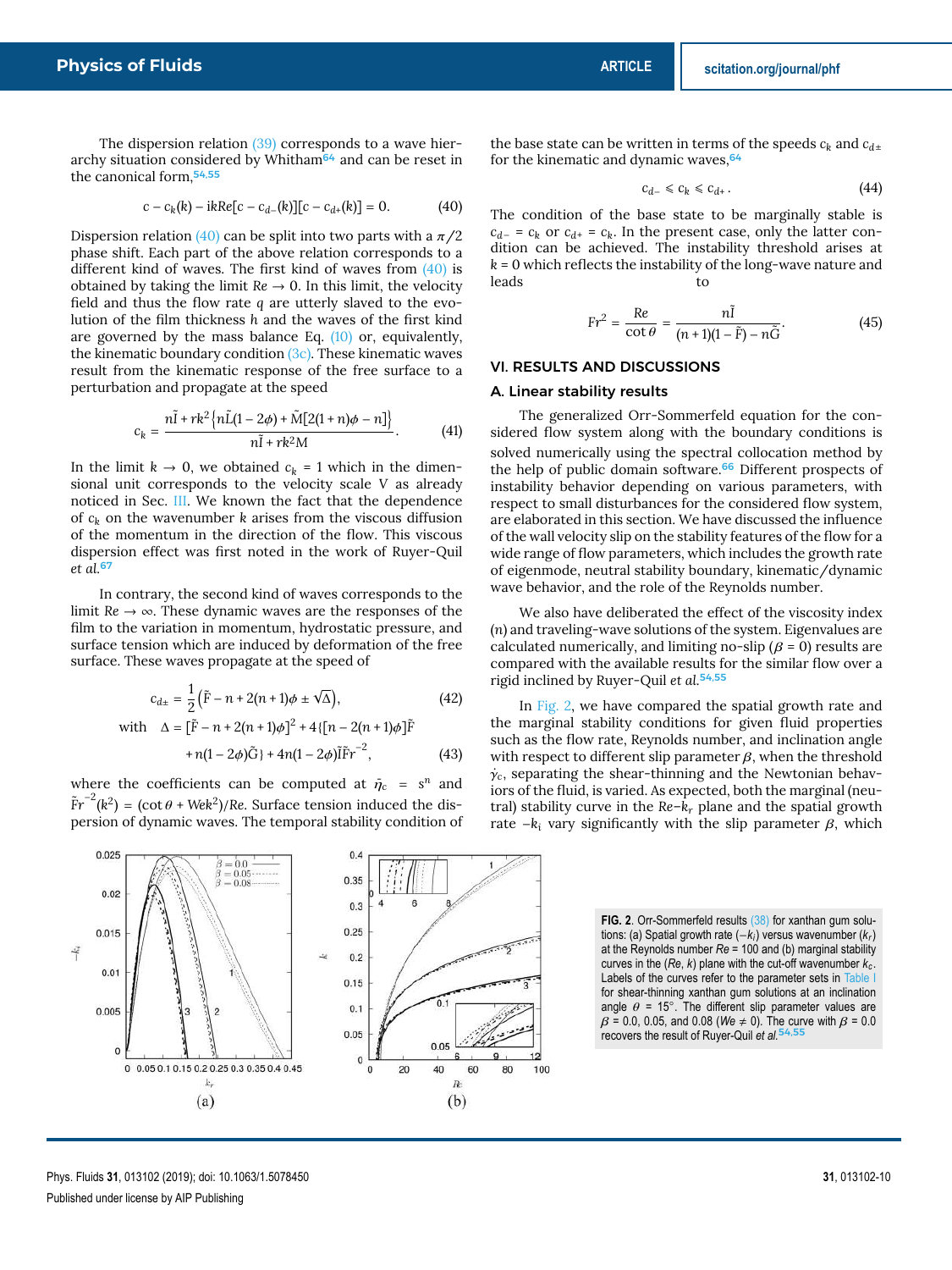

underlines a mixed kind role on the linear instability of the flow. The results presented in Fig. 2 are obtained for the three shear-thinning fluids whose properties are detailed in Table I. Figure  $2(a)$  presents the behavior of the spatial growth rate  $-k_i$  for  $Re = 100$ ,  $\theta = 15^\circ$ , and Fig. 2(b) shows the marginal/neutral stability curves, i.e., the cut-off wavenumber *k<sup>c</sup>* versus the Reynolds number *Re*. At the considered value of *Re*, the wall velocity slip is trying to suppress the most excited perturbation waves by decreasing the maximum growth rate and the range of unstable wave numbers. Now, the interrogatory is whether or not this comment true for all values *Re*? We have found an antithetical answer from Fig. 2(b). According to Fig. 2(b), at the onset of the instability for comparatively long waves, the slip parameter is destabilizing the flow by lowering the critical Reynolds number (*Rec*). A resembling result was found by Samanta *et al.*<sup>50</sup> for the case of a Newtonian film flow over a slippery incline. However, after certain values of the Reynolds number and for the higher wave numbers, the wall slip is trying to stabilize the flow by diminishing the spatial growth of unstable modes.

A similar kind of result is plotted in Fig. 3 for type-4 and type-5 fluids of Table I. Qualitative behavior of the spatial

FIG. 3. Orr-Sommerfeld results (38) for cornstarch solutions: (a) Spatial growth rate (−*k<sup>i</sup>* ) as a function of the wavenumber (*k<sup>r</sup>* ) at *Re* = 100. (b) Marginal stability curves in the *Re*–*k<sup>r</sup>* plane with the cut-off wavenumber *k<sup>c</sup>* . Labels refer to the parameter sets in Table I for shear-thickening cornstarch solutions at an inclination angle  $\theta$  = 15 $\degree$  with different slip values  $\beta$  = 0.0, 0.05, and 0.08 (*We*  $\neq$  0). The curve with  $\beta$  = 0.0 recovers the result of Ruyer-Quil *et al.*54,55

growth rate and marginal stability curves is analogous to that of the type-1, 2, and 3 fluids in Table I. However, the range of unstable wave numbers is quite high as compared to earlier cases in Fig. 2. Correspondingly, we see the existence of the bifurcation value of the Reynolds number *Re<sup>b</sup>* in Figs. 2(b) and 3(b), along which the role of the wall slip parameter on the instability of the flow is changing. The values of *Re<sup>b</sup>* remain between 20 and 30 for the type-1, 2, and 3 fluids and between 10 and 20 for the type-4 and type-5 fluids in Table I.

Considering the most unstable mode for each *Re* at the marginal condition, we have plotted the variation of phase speed for shear-thinning and shear-thickening flow in Figs.  $4(a)$  and  $4(b)$ , respectively. Moreover, the slip parameter effect is taken into account. Quite obviously, the phase speed *c* of the most excited mode is decreasing for all the cases, when the viscous force is getting stronger. From earlier results, we know that the long wave instability of the system occurs at a smaller range of *Re* and the phase speed is comparatively high for long waves. Wall slip velocity always tends to diminish the phase speed monotonically, and this may be due to the decrease in wall shear when the slip parameter increases. The slip effect is not very promising for shear-thickening cornstarch solutions.



**FIG. 4**. Orr-Sommerfeld results (38): Phase speed *c* at marginal conditions versus *Re* plotted for (a) shear-thinning xanthan gum solutions and (b) shear-thickening cornstarch solutions at an inclination angle  $\theta$  = 15 $\degree$  with different slip values  $\beta$  = 0.0,<sup>54,55</sup> 0.05, and 0.08. Labels refer to the parameter sets in Table I.

Phys. Fluids **31**, 013102 (2019); doi: 10.1063/1.5078450 **31**, 013102-11 Published under license by AIP Publishing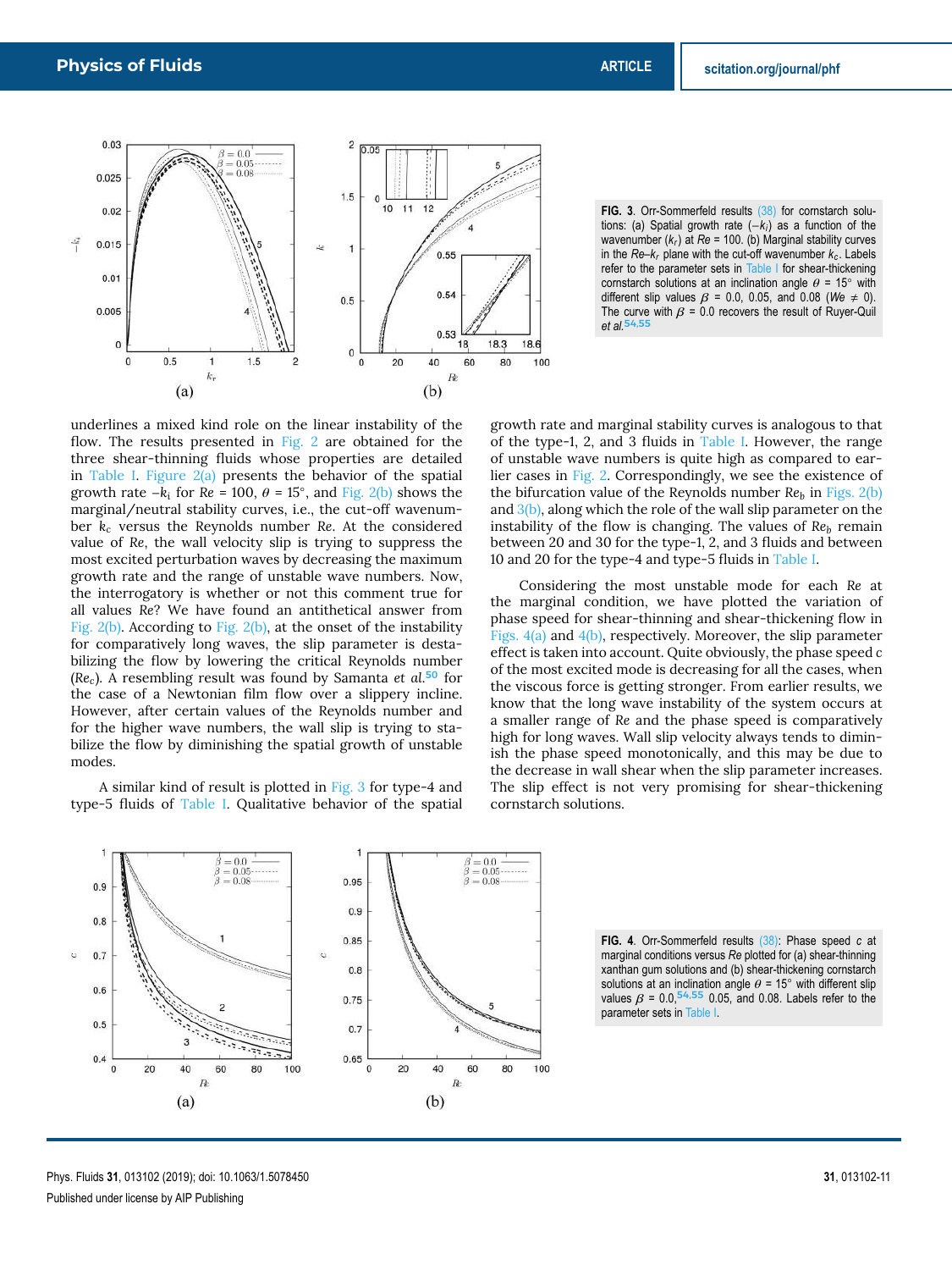

In Fig. 5, neutral stability boundaries are drawn for different shear-thinning fluids using the dispersion relation (10) and (32) which are derived from the averaged kinematic boundary condition and averaged momentum equation, respectively. The wall slip effect considered for two different regimes: (a) the inclined wall is a hydrophobic or a slippery type  $(0 \leq \beta < 0.1)$  and (b) the wall boundary is a porous kind substrate with less permeability (0.1  $\leq \beta < 0.4$ ).<sup>21,47,68-72</sup> The qualitative impact of the wall slip on the instability is similar to the results of Fig. 5 for all values of  $β$ . It has a destabilizing influence at the onset of the free surface instability, where long waves are most excited. Very interestingly for stronger viscous forces, the moderate to shorter waves are becoming less unstable in the presence of the wall slip as compared to the no-slip case. It is also clear that as the *n* value decreases, the unstable region in *Re*–*k* plane shrinks, indicating a stabilizing role of the effective viscosity and the relative thickness by reducing the energy transfer from the base flow to the perturbed flow.

In Fig.  $6$ , we have presented the variations of the free surface velocity *u* with respect to the relative thickness *s n* of the shear-thinning and shear-thickening fluids reported in Table I. The effects of  $n$  and  $s^n$  on the stability of the uniform Nusselt film solution (under Navier slip condition) are shown by capturing the variation of kinematic wave speed at the free surface. Interestingly,  $u_i$  remains less than the one whatever the values of *n* and  $s<sup>n</sup>$ . Moreover, the kinematic wave speed is a monotonically increasing/decreasing function of  $s^n$  for the power-law index  $n < 1/n > 1$ . The smaller/larger power-law index (*n*) and the thinner Newtonian layer increase/decrease the speed of the kinematic wave at the free surface. Usually, a decrease in the kinematic wave speed hints the dispersive role of the streamwise secondorder viscous terms, which we can refer to as a viscous dispersive effect.<sup>67</sup> Corresponding results for the no-slip flow (earlier work by Ruyer-Quil *et al.*54,55) are available in Fig. 6(a). Comparing our slip flow results with the no-slip case, we have noticed that the kinematic wave speed in the case of the slip flow for  $n < 1$  and  $n > 1$  is comparatively high and low, respectively, than that of the flow with the rigid boundary (no-slip).

**FIG. 5**. The solutions to the dispersion relation of (10) and  $(32)$  show the cut-off wave number  $k_c$  versus the Reynolds number *Re* at an inclination angle  $\theta$  = 15 $\degree$  for (a) *n* = 0.607 and (b)  $n = 0.34$  with different slip values  $\beta = 0.0,5$ 0.05, 0.1, and 0.2.

How the dynamic wave speeds (which compares the speed of the surface capillary-gravity waves to the fluid velocity) are changing as the function of the Froude number due to wall slip effects is shown in Fig. 7. Notably, surface tension plays a dispersive role for dynamic waves, analogous to viscosity for kinematic waves. The parameter *n* is varied to check the scenario for both shear-thinning and shear-thickening fluids. We have noticed that dynamic wave speed  $c_{d+}$  is overall a monotonically decreasing function of  $\mathrm{Fr}^{2}$  for each slip and noslip case. Moreover, the wall slip increases the dynamic wave speed because of the change in the flow rate and shear rate inside the film flow for the non-zero slip parameter. Although



**FIG. 6**. Velocity at the free surface *u<sup>i</sup>* as a function of the relative thickness for shear-thinning xanthan gum solutions ( $n = 0.34$ , 0.4, and 0.607), and shearthickening cornstarch solutions (*n* = 1.3, 1.55, and 2.4) at an inclination angle  $\theta$  = 15° with a slip parameter value (a)  $\beta$  = 0.0 and (b)  $\beta$  = 0.08.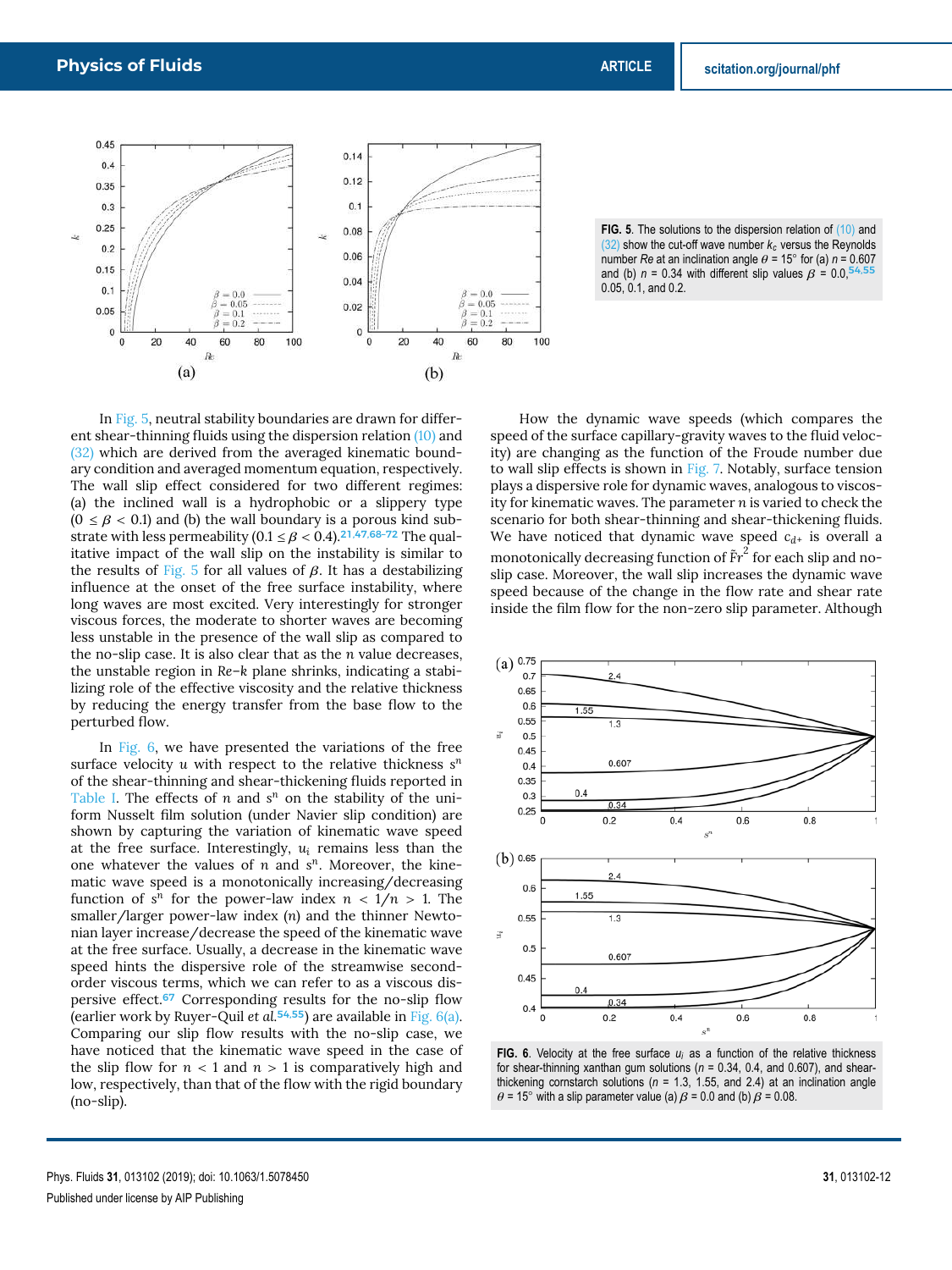

**FIG. 7**. Dynamic wave speed  $c_{d+}$  as a function of  $\tilde{F}r^2$  for shear-thinning fluids (a)  $n = 0.607$  and (b)  $n = 0.34$  and for shear-thickening fluids (c)  $n = 1.3$  and (d)  $n = 2.4$  with different slip values  $\beta$ . In each sub-figure,  $\beta$  = 0.0 curves validate the earlier no-slip case results of Ruyer-Quil *et al.*54,55

the behavior of kinematic wave speed differs depending on the value of *n*, the qualitative nature of dynamic wave speed is unaltered for *n* < 1 and *n* > 1. However, dynamic wave speed is comparatively high for shear-thickening fluids. Overall, it may be said that a slippery substrate, therefore, contributes to destabilizing the dynamic waves but simultaneously emphasizing the viscous stabilizing dispersion of kinematic waves.<sup>50</sup>

The movement with respect to the power-law index *n* of the curve  $c_{d+}(Fr^2)$  governing the dynamic wave speed is illustrated in Fig. 8. Lowering the power-law index slows down the dynamic waves. Moreover, dynamic waves are basically

capillary-gravity waves advected by the free surface fluid layer which travels at half speed. The reduction in dynamic wave speed *cd*<sup>+</sup> conversely contributes to maintaining the gap between speeds of dynamic and kinematic waves. However, such a configuration enhances the stabilizing of the decreasing kinematic wave speed by the streamwise viscous diffusion. As mentioned by Samanta *et al.*, <sup>50</sup> the dispersive effects of viscosity and surface tension are always tried to stabilize since they contribute to reducing the speed gap between dynamic and kinematic waves by decelerating kinematic waves and conversely accelerating dynamic waves. The downward movement of the curve  $c_{d+}(Fr^2)$  is thus accompanied by a shift to



**FIG. 8**. Dynamic wave speed  $c_{d^+}$  as a function of  $\tilde{F}r^2$  for (a) shear-thickening and (b) shear-thickening when the inclined wall is slippery with the slip parameter  $\beta$  = 0.08.

Phys. Fluids **31**, 013102 (2019); doi: 10.1063/1.5078450 **31**, 013102-13 Published under license by AIP Publishing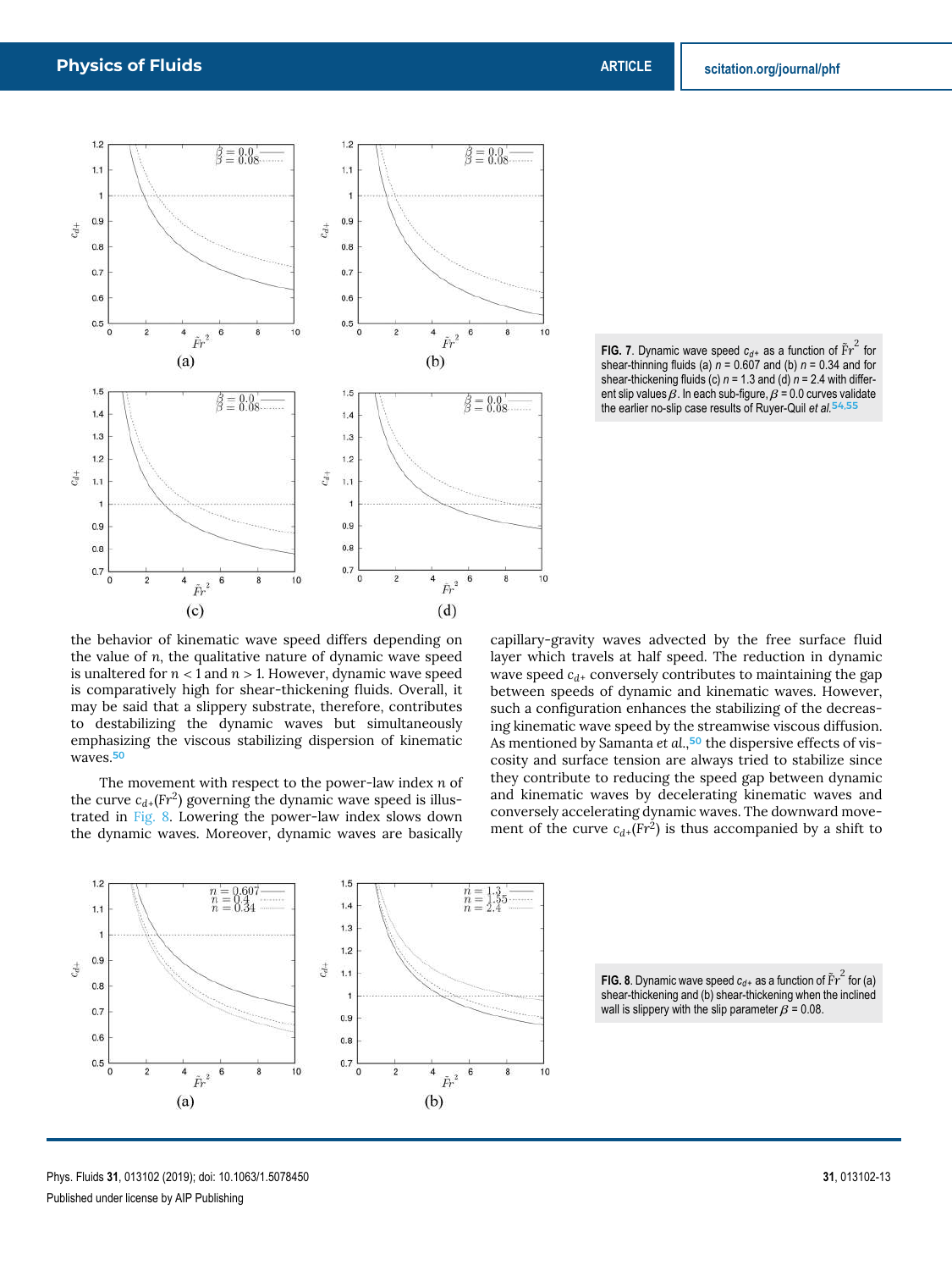

**FIG. 9**. Speed *c* of the traveling wave as a function of the wavenumber  $k/k_c$  normalized by the cut-off wavenumber  $k_c$ with the values of  $Re$  = 20 and  $\theta$  = 15 $^{\circ}$  shown for (a)  $\beta$  = 0.0 and (b)  $\beta$  = 0.08. The Hopf bifurcation at *k* equals the cut-off wavenumber *k<sup>c</sup>* that is indicated by square symbol. Dotted (dashed-dotted) lines refer to the locus of solutions made of two or four  $\gamma_1$  waves. The solutions of 500 ppm shearthinning xanthan gum solution in water (set 1 in Table I).

the left and crossing of the horizontal axis at  $c_{d+}$  = 1 signaling a decrease in the instability threshold. As depicted in Fig. 8(b), for shear-thickening fluids, the movement of the curve  $c_{d+}(\mathrm{Fr}^2)$ indicates that increasing *n* is stabilizing the system by raising the speed of dynamic waves but also stabilizing by augmenting the speed simultaneously of kinematic waves. In this case, the curves  $c_{d+}(Fr^2)$  after crossing at  $c_{d+}$  = 1, are being displaced to the right which reflecting that the instability triggered at larger values of the critical Froude number. Note that the figures capture the variation of the curve  $c_{d+}(\mathrm{Fr}^2)$  for a slippery wall with  $\beta$  = 0.08. Correspondingly, no-slip case results are available in the work of Ruyer-Quil *et al.*54,55

## B. Bifurcation results

We have reported the bifurcation diagrams in the plane wavenumber versus speed of the traveling-wave branches in Fig. 9 considering the shear-thinning case, for the fluid properties of the three xanthan gum aqueous solutions reported in Table I over a slippery wall with  $\beta$  = 0.08 and a rigid wall ( $\beta$  = 0.0) at a moderate inclination angle  $\theta$  = 15° and *Re* = 20. The parameters  $\gamma_1$  and  $\gamma_2$  refer to the different type of waves. The first branch of slow-wave solutions arises for the most dilute solution, from the marginal stability condition  $k = k_c$ through a Hopf bifurcation. Unlike the no-slip case, the number of secondary branches is found through period doubling of this first branch. We denote the principal branch of slow waves by  $\gamma_1$  and the secondary branch of fast waves by  $\gamma_2$ . The other secondary waves bifurcating from the principal  $\gamma_1$ branch are slow. The wrinkling of the solution branches in the *k*–*c* plane and the onset of numerous secondary branches are consequences of the interaction between the typical length of the capillary ripples preceding or following the waves and the wavelength. The bifurcation diagram is quite complicated here. For the bifurcation diagram displayed in Fig. 9, travelingwave solutions are found at larger *k* than the cut-off wave number *k<sup>c</sup>* which corresponds to a stable Nusselt uniform film flow. Traveling waves, therefore, bifurcate sub-critically from the Nusselt solution. The wall slip influence does not change the qualitative behavior of the bifurcation diagram. In congruence with the no-slip case, the onset of sub-criticality is the effect of the free-surface viscosity, and linear waves are efficiently damped by it. Finite amplitude disturbances may survive viscous damping by removing the Newtonian layer and thus significantly lower the viscosity at the free surface.<sup>54,55</sup> Figure 10 presents the amplitude  $h_{max} - h_{min}$  versus the

here related to the large viscosity ratio between the wall and the free surface. The cut-off wavenumber is determined by

frequency *f* of the principal branch of traveling-wave solutions for a xanthan gum solution (parameter set 2 in Table I) at



**FIG. 10**. Effect of the wall slip on the amplitude (*h*max − *h*min) as a function of fre-quency (*f*) at *Re* = 100. It shows the sub-critical onset of traveling waves when the frequency is varied from the cut-off frequency *f <sup>c</sup>* . The inclination angle is  $\theta$  = 15°, and the other parameters correspond to a shear-thinning xanthan gum solution (set 2 in Table I). Traveling wave solutions have been computed enforcing the open-flow condition ( $\langle q \rangle = \phi_0$ ). The solid line refers the case of  $\beta$  = 0.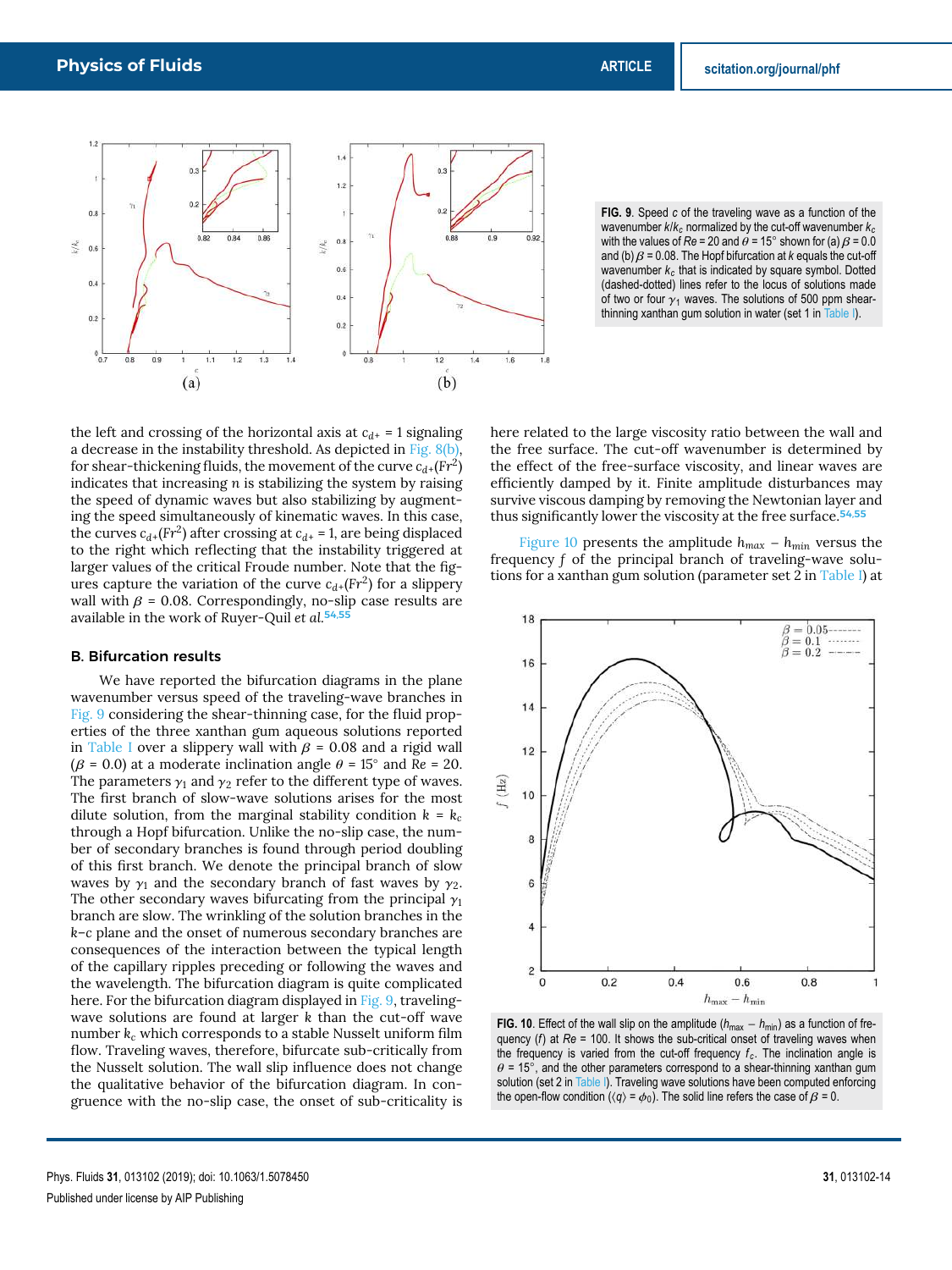the slip parameter  $\beta$  = 0.05, 0.1, and 0.2. The other parameters used are  $Re$  = 100 and  $\theta$  = 15°. In order to enable comparisons with the wave-trains emerging from the time-dependent simulations of the spatial response of the film to a periodic excitation at frequency *f*, the integral constraint  $\langle q \rangle = \phi_0$  has been enforced.<sup>73</sup> Traveling waves revolt at the cut-off frequency *f<sup>c</sup>* from the Nusselt solution ( $h_{max} - h_{min} = 0$ ). The presence of the slippery substrate significantly alters the dispersion of the frequency *f* for the amplitude  $h_{max} - h_{min}$ , and the influence is not uniform. The frequency *f* is achieving a higher/lower order value with respect to the slip parameter, depending on the critical range of amplitude *hmax* − *hmin*. The wall slip parameter is removing the twist from the dispersion of  $(h_{max} - h_{min} = 0)$ , which was present in the no-slip case.

# VII. CONCLUSIONS

The hydrodynamic stability of the non-Newtonian free surface flow down a slippery inclined substrate is studied. The analysis involves solving the Orr-Sommerfeld eigenvalue problem and using the long-wave theory together with the weighted-residual method. Moreover, a set of coupled evolution equations of a power-law film flow has been derived within the framework of lubrication approximation using the weighted-residual approach. A convincing agreement of the results has been found in different cases. Special attention is paid to the effects of the wall velocity slip on the instability of the considered flow system. The main objective is to predict the parameter region in which the flow is unstable and how the velocity slip can modify the stability region and parameter range.

We have derived two-dimensional models which are made of the exact mass balance equation and an averaged momentum equation and formed a set of two coupled evolution equations for the film thickness *h* and the flow rate *q*. Since the flow rate and the film thickness are, respectively, explicitly and implicitly dependent on the wall slip parameter, the solutions of model equations also rely on wall slip velocity. Consequently, the Orr-Sommerfeld solutions, namely, eigenmodes and eigenvectors, are altered by the slip effect because of the change in the base velocity. Following the argument of Ruyer-Quil *et al.*, 54,55 we have necessarily made an adjustment at the first order of inertial terms to adequately capture the onset of the instability, whereas consistency at the second order of the viscous terms enables us to accurately account for the damping of the short waves by streamwise viscous diffusion. However, it is not possible to consistently account for the streamwise viscous diffusion as the strain rate goes to zero. Such difficulty is avoided by introducing a bound to the effective viscosity and a Newtonian plateau at a low strain rate and dividing the flow into a Newtonian layer over a non-Newtonian bulk separated by a fake interface.

Our results show that the velocity-slip boundary condition promotes the onset of the instability and the wall slip has a destabilizing effect by lowering the critical Reynolds number. Consequently, long waves are more unstable as the slip parameter increases. However, at the moderate to large wave numbers, away from the instability threshold, a slippery substrate contributes to the weakening of instability. Thus the spatial growth rate of the system is increasing for small wave numbers with respect to the slip, followed by a bifurcation when the wave number becomes exceeding its critical value. This unexpected effect has been observed irrespective of whether the fluid is a shear-thickening or shear-thickening, and the results are consistent with that of the Newtonian film flow down a slippery wall.<sup>50</sup> This is the reason why the slip at the boundary at high stresses may be related to the entry flow instability instead of only the near wall instability.

We have captured the free surface velocity, dynamic wave speed, and traveling wave solution with the Navier-slip condition at the wall. The wall velocity slip enhances and reduces the free surface velocity of the disturbances for power-lay indexes  $n < 1$  and  $n > 1$ , respectively. We see a uniform decrease in dynamic wave speed as a function of the Froude number, but the wall slip ameliorates the speed of dynamic waves, which may be one of the reasons for destabilization at the onset of the instability. The higher value of the slip parameter displays a significant effect on the traveling waves and the free surface amplitude. We expect all these findings will give a clear understanding to the readers about the wall slip effects on this particular class of flow problems. Finally, results and discussions concluded that a slippery or hydrophobic surface with non-zero wall velocity can be used as a passive control option for Newtonian as well as non-Newtonian film flows.

### APPENDIX: COEFFICIENTS OF THE NEWTONIAN-POWER-LAW MODEL WITH SLIP

The coefficients of (29) are presented in a fraction form  $\tilde{X} = \tilde{X}_a / \tilde{X}_b.$ 

$$
\tilde{F}_a = 315(n+1)^2 \left[ 2n^3(7n+3) + n^2(4n+3)(13n+6)\beta + 3n(2n+1)(3n+2)(4n+3)\beta^2 + (2n+1)^2(3n+2)(4n+3)\beta^3 \right]
$$
  
+  $n(n-1)\bar{\eta}_c^{2+1/n} \Biggl( 105(4n+3) \left[ n^2 \left( n(34n+35) + 8 \right) + 2n(n+1)(3n+2)(12n+5)\beta + 6(n+1)^2 \left( n(6n+7) + 2 \right) \beta^2 \right]$   
+  $n(2n+1)\bar{\eta}_c^{2+2/n} \Biggl[ 28(n-1)(n+1)^2(3n-7)(4n+3)\bar{\eta}_c - 15(n-6)(2n+1)(3n+2)(4n-3) \Biggr]$   
+  $14(4n+3)\bar{\eta}_c^{1+1/n} \Biggl[ 3(2n+1) \Bigl( 6n + n^2 \left( 9n(n-4) - 4 \right) + (n+1)(2n+1) \Bigl( n\beta(6n-23) + 6\beta \right) \Biggr) + 10(n-1)(n+1)^2(3n+2)(n+\beta+n\beta)\bar{\eta}_c \Biggr] \Biggr)$ , (A1a)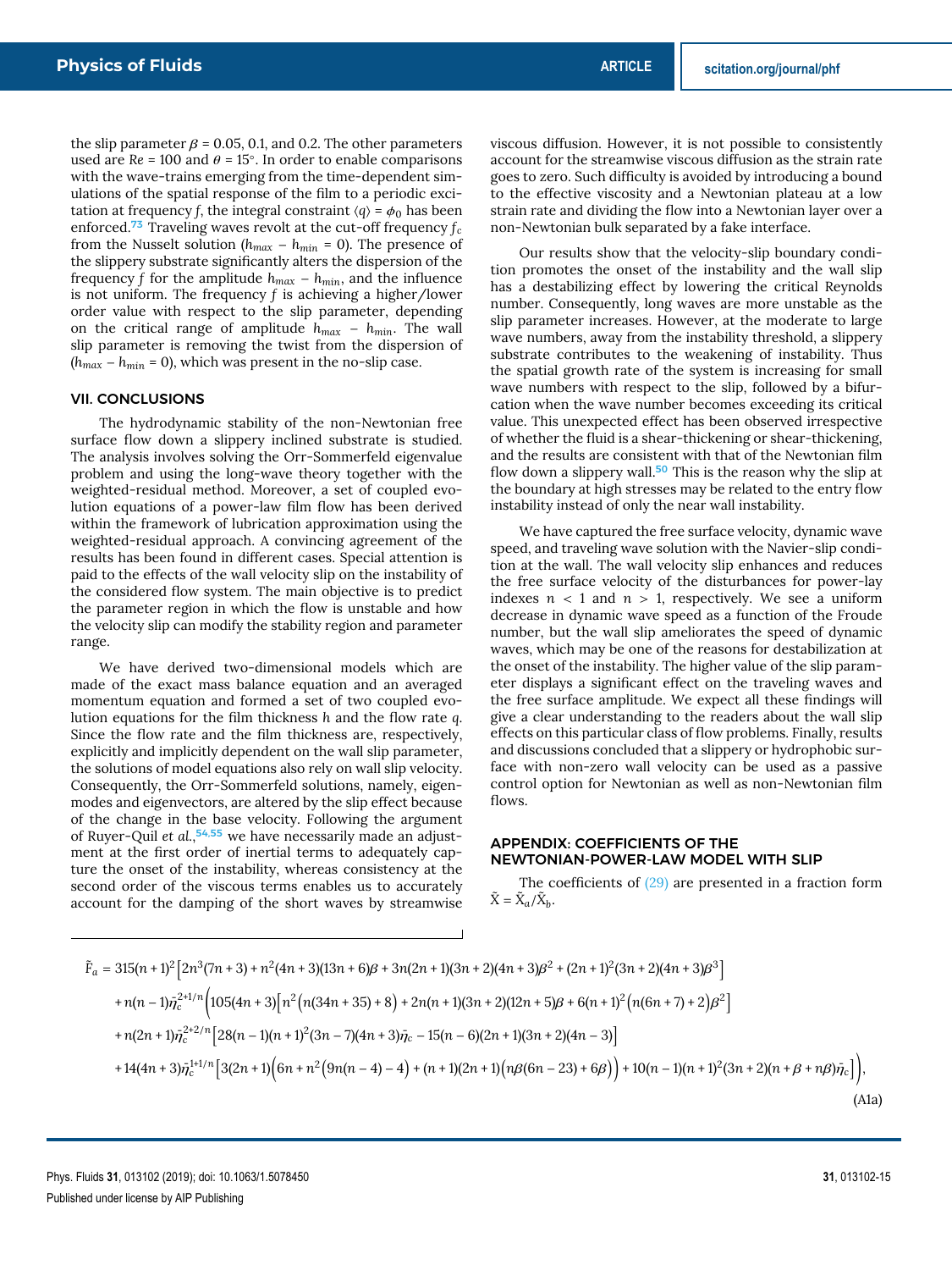$$
\tilde{F}_b = 21(n+1)(2n+1)(4n+3)\left(15(n+1)\left[2\beta^2 + n\beta(7\beta+4) + n^2\left(6\beta(1+\beta)+2\right)\right]\right) + 2n(n-1)\bar{\eta}_c^{2+1/n}\left[10(3n+2)(n+\beta+n\beta) + (2n+1)(3n-7)\bar{\eta}_c^{1+1/n}\right]\right),
$$
\n(A1b)

$$
\tilde{G}_a = 315n^3(n+1)\left(n(4\beta+2)+3\beta\right) - (n-1)\bar{\eta}_c^{2+1/n}\left(105n^2(4n+3)\left[n(10n+7)+4(n+1)(3n+2)\beta\right]\right) + n(2n+1)\bar{\eta}_c^{2+2/n}\left[28(n-1)(n+1)^2(3n-7)(4n+3)\bar{\eta}_c - 15(n-6)(2n+1)(3n+2)(4n-3)\right] + 14(4n+3)\bar{\eta}_c^{1+1/n}\left[3(2n+1)\left(6\beta+n\left[6+9\beta+n\left(3n^2-25n+3-3\beta(6n+5)\right)\right]\right)\right) + 10(n-1)(n+1)^2(3n+2)(n+\beta+n\beta)\bar{\eta}_c\right),
$$
\n(A1c)

$$
\tilde{G}_b = \frac{1}{n+1} \tilde{F}_b,\tag{A1d}
$$

$$
\tilde{I}_a = 5(n+1)(3n+2)\left[3(n+\beta+2n\beta)+2(n-1)\bar{\eta}_c^{2+1/n}\right],\qquad\text{(A1e)}
$$

$$
\tilde{I}_b = \frac{1}{21(2n+1)(4n+3)} \tilde{G}_b.
$$
 (A1f)

#### **REFERENCES**

<sup>1</sup>P. L. Kapitza and S. P. Kapitza, "Wave flow of thin layers of a viscous fluid: III. Experimental study of undulatory flow conditions," in *Collected Papers of P. L. Kapitza*, edited by D. Ter Haar (Pergamon, Oxford, 1949), pp. 690–709 [Original paper in Russian: Zh. Ekper. Teor. Fiz. **19**, 105–120 (1965)].

<sup>2</sup>S. V. Alekseenko, V. Y. Nakoryakov, and B. G. Pokusaev, *Wave Flow of Liquid Films*, 3rd ed. (Begell House, New York, 1994).

<sup>3</sup>N. J. Balmforth and J. J. Liu, "Roll waves in mud," J. Fluid Mech. **519**, 33–54 (2004).

<sup>4</sup>T. B. Benjamin, "Wave formation in laminar flow down an inclined plane," J. Fluid Mech. **2**, 554 (1957), corrigendum 3, 657.

<sup>5</sup>D. J. Benney, "Long waves on liquid films," J. Math. Phys. **45**, 150 (1966).

<sup>6</sup>H. C. Chang, "Wave evolution on a falling film," Annu. Rev. Fluid Mech. **26**, 103 (1994).

<sup>7</sup>H. C. Chang and E. A. Demekhin, in *Complex Wave Dynamics on Thin Films*, edited by D. Möbius and R. Miller (Elsevier, 2002).

<sup>8</sup>V. Craster and O. K. Matar, "Dynamics and stability of thin liquid films," Rev. Mod. Phys. **81**, 1131 (2009).

<sup>9</sup>B. S. Dandapat and A. Mukhopadhyay, "Waves on the surface of a falling power-law fuid," Int. J. Nonlinear Mech. **38**, 21–38 (2003).

<sup>10</sup>S. Kalliadasis, C. Ruyer-Quil, B. Scheid, and M. G. Velarde, *Falling Liquid Film*, Applied Mathematical Sciences, Vol. 176, 1st ed. (Springer, London, 2011).

<sup>11</sup>J. Liu, J. D. Paul, and J. P. Gollub, "Measurements of the primary instabilities of film flows," J. Fluid Mech. **250**, 69 (1993).

<sup>12</sup>S. Miladinova, G. Lebonb, and E. Toshev, "Thin-film flow of a power-law liquid falling down an inclined plate," J. Non-Newtonian Fluid Mech. **122**, 69–78 (2004).

<sup>13</sup>C. Nakaya, "Long waves on thin fluid layer flowing down an inclined plane," Phys. Fluids **18**, 1407–1412 (1975).

<sup>14</sup>A. A. Nepomnyaschy, "Stability of wave regimes in a film flowing down on inclined plane," Fluid Dynamics **9**(3), 354–359 (1974).

<sup>15</sup>A. Oron, S. H. Davis, and S. G. Bankoff, "Long scale evolution of thin films," Rev. Mod. Phys. **69**, 931–980 (1997).

<sup>16</sup>B. Ramaswamy, S. Chippada, and S. W. Joo, "A full-scale numerical study of interfacial instabilities in thin-film flows," J. Fluid Mech. **325**, 163–194 (1996). <sup>17</sup>C. Ruyer-Quil and P. Manneville, "Improved modeling of flows down inclined planes," Eur. Phys. J. B **15**, 357–369 (2000).

<sup>18</sup>V. Y. Shkadov, "Wave conditions in flow of thin layer of a viscous liquid under the action of gravity," Izv. Akad. Nauk SSSR, Mekh. Zhidk. Gaza **1**, 43 (1967).

<sup>19</sup>C. S. Yih, "Stability of liquid flow down an inclined plane," Phys. Fluids **6**, 321–334 (1963).

<sup>20</sup>J. P. Pascal, "Linear stability of fluid flow down a porous inclined plane," J. Phys. D: Appl. Phys. **32**, 417–422 (1999).

<sup>21</sup>G. S. Beavers and D. D. Joseph, "Boundary conditions at a naturally permeable wall," J. Fluid Mech. **30**, 197–207 (1967).

<sup>22</sup>M. Sadiq and R. Usha, "Thin Newtonian film flow down a porous inclined plane: Stability analysis," Phys. Fluids **20**, 022105 (2008).

<sup>23</sup>U. Thiele, B. Goyeau, and M. G. Velarde, "Stability analysis of thin film flow along a heated porous wall," Phys. Fluids **21**, 014103 (2009).

<sup>24</sup>A. Pumir, P. Manneville, and Y. Pomeau, "On solitary waves running down an inclined plane," J. Fluid Mech. **135**, 27–50 (1983).

<sup>25</sup>P. A. Thompson and S. M. Troian, "A general boundary condition for liquid flow at solid surfaces," Nature **389**, 360 (1997).

<sup>26</sup>Y. Zhu and S. Granick, "Rate-dependent slip of Newtonian liquid at smooth surfaces," Phys. Rev. Lett. **87**, 096105 (2001).

<sup>27</sup>M. M. Denn, "Extrusion instabilities and wall slip," Annu. Rev. Fluid Mech. **33**, 265–287 (2001).

<sup>28</sup>M. E. Mackay and D. J. Henson, "The effect of molecular mass and temperature on the slip of polystyrene melts at low stress levels," J. Rheol. **42**, 1505–1517 (1998).

<sup>29</sup>J. M. Gersting, "Hydrodynamic stability of plane porous slip flow," Phys. Fluids **17**(11), 2126–2127 (1974).

<sup>30</sup>E. Lauga and C. Cossu, "A note on the stability of slip channel flows," Phys. Fluids **17**, 088106 (2005).

<sup>31</sup>K. C. Sahu, A. Sameen, and R. Govindarajan, "The relative roles of divergence and velocity slip in the stability of plane channel flow," Eur. Phys. J.: Appl. Phys. **44**, 101–107 (2008).

<sup>32</sup>X. Y. You and J. R. Zheng, "Stability of liquid-liquid stratified microchannel flow under the effects of boundary slip," Int. J. Chem. React. Eng. **7**, A85 (2009).

<sup>33</sup>M. J. Miksis and S. H. Davis, "Slip over rough and coated surfaces," J. Fluid Mech. **273**, 125–139 (1994).

<sup>34</sup>T. Min and J. Kim, "Effects of hydrophobic surface on stability and transition," Phys. Fluids **17**, 108106 (2005).

<sup>35</sup>T. D. Blake, "Slip between a liquid and a solid: D. M. Tolstois (1952) theory reconsidered," Colloids Surf. **47**, 135–145 (1990).

<sup>36</sup>O. I. Vinogradova, "Drainage of a thin liquid film confined between hydrophobic surface," Langmuir **11**, 2213–2220 (1995).

<sup>37</sup>H. I. Andersson and O. A. Valnes, "Slip-flow boundary conditions for non-Newtonian lubrication layers," Fluid Dyn. Res. **24**, 211–217 (1999).

<sup>38</sup>A. Wierschem, M. Scholle, and N. Aksel, "Vortices in film flow over strongly undulated bottom profiles at low Reynolds numbers," Phys. Fluids **15**, 426–435 (2003).